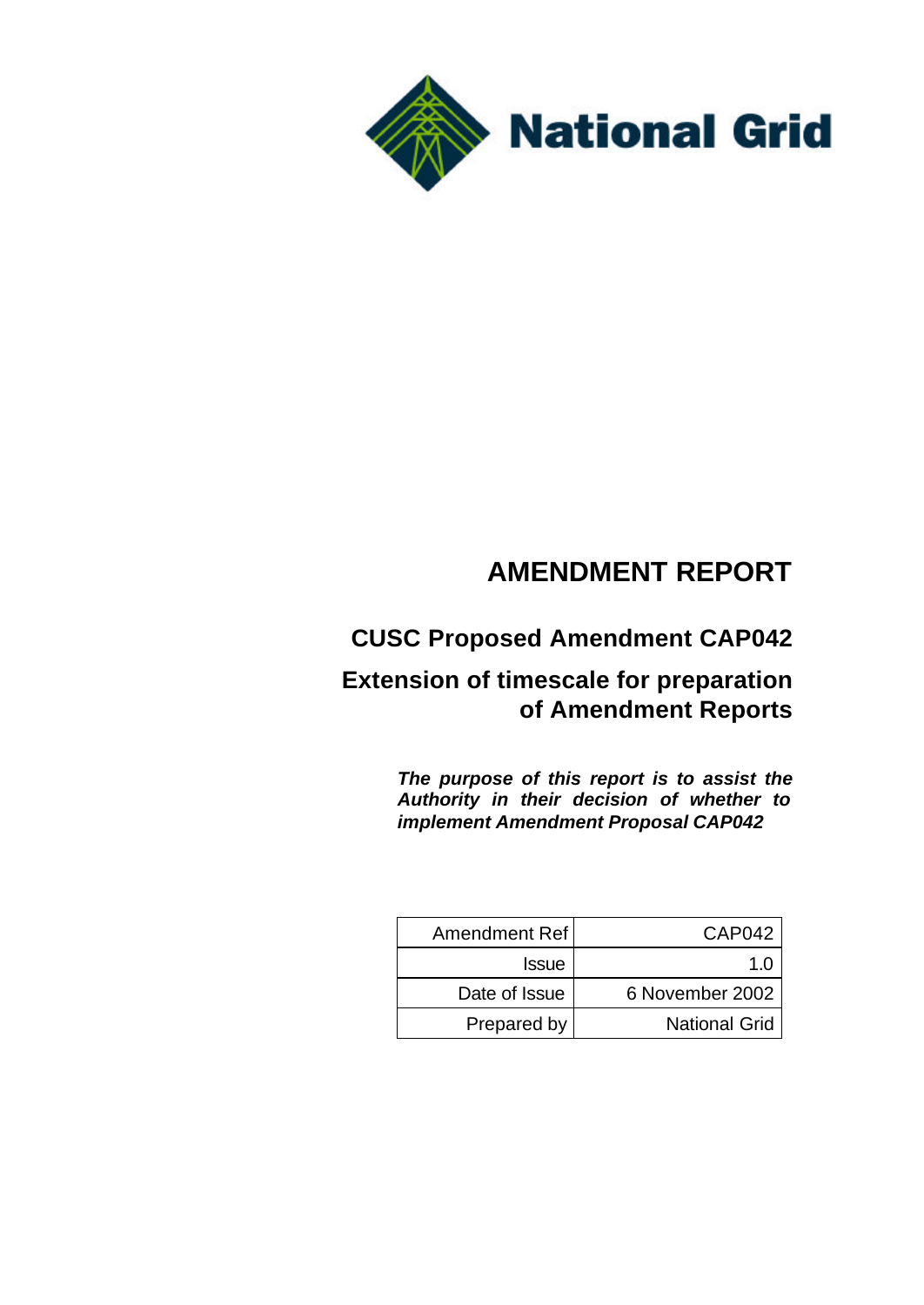#### **I DOCUMENT CONTROL**

#### **a National Grid Document Control**

| <b>Version</b> | <b>Date</b> | <b>Author</b>        | <b>Change Reference</b>                        |
|----------------|-------------|----------------------|------------------------------------------------|
| 0.1            | 28/10/02    | <b>National Grid</b> | Draft for internal comment                     |
| 0.2            | 29/10/02    | <b>National Grid</b> | Draft for Industry comment                     |
| 1.0            | 6/11/02     | <b>National Grid</b> | Formal Version for submission to the Authority |

#### **b Document Location**

Nation Grid Website:

http://www.nationalgrid.com/uk/indinfo/cusc

## **c Distribution**

| <b>Name</b>                                | <b>Organisation</b> |
|--------------------------------------------|---------------------|
| The Gas and Electricity Markets Authority  | Ofgem               |
| <b>CUSC Parties</b>                        | Various             |
| <b>Panel Members</b>                       | Various             |
| National Grid Industry Information Website |                     |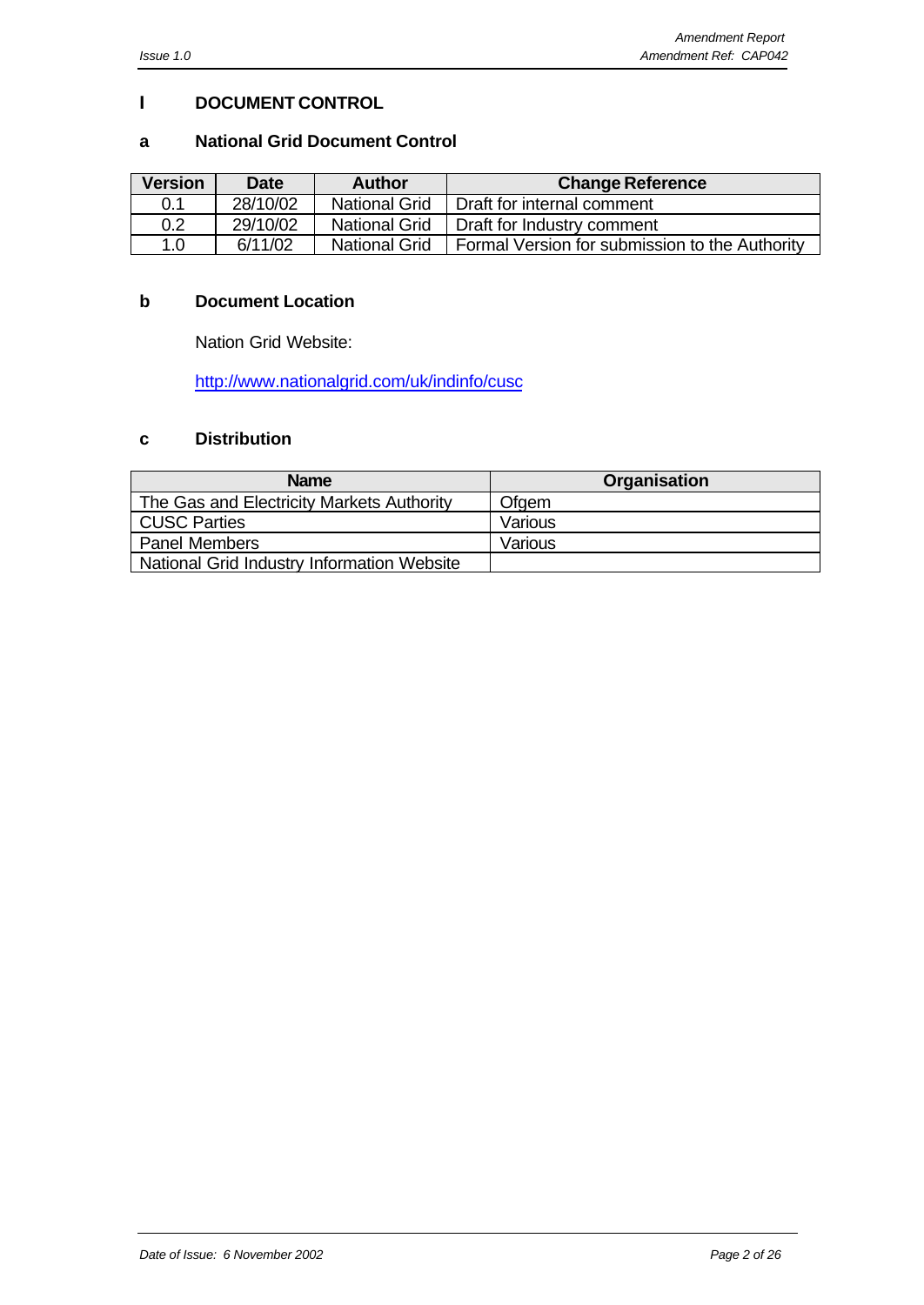## **II CONTENTS TABLE**

| Ш    |                                                                        |
|------|------------------------------------------------------------------------|
|      | a                                                                      |
|      | b                                                                      |
|      | $\mathsf{C}$                                                           |
| Ш    |                                                                        |
| 1.0  |                                                                        |
| 2.0  |                                                                        |
| 3.0  |                                                                        |
| 4.0  |                                                                        |
| 5.0  |                                                                        |
| 6.0  | ASSESSMENT AGAINST APPLICABLE CUSC OBJECTIVES 5                        |
| 7.0  |                                                                        |
| 8.0  |                                                                        |
| 9.0  |                                                                        |
| 10.0 |                                                                        |
| 11.0 |                                                                        |
| 12.0 |                                                                        |
|      |                                                                        |
|      |                                                                        |
|      | <b>ANNEX 3 - COPIES OF REPRESENTATIONS RECEIVED TO CONSULTATION 16</b> |
|      | ANNEX 4 - COPIES OF COMMENTS RECEIVED ON THE DRAFT AMENDMENT           |
|      |                                                                        |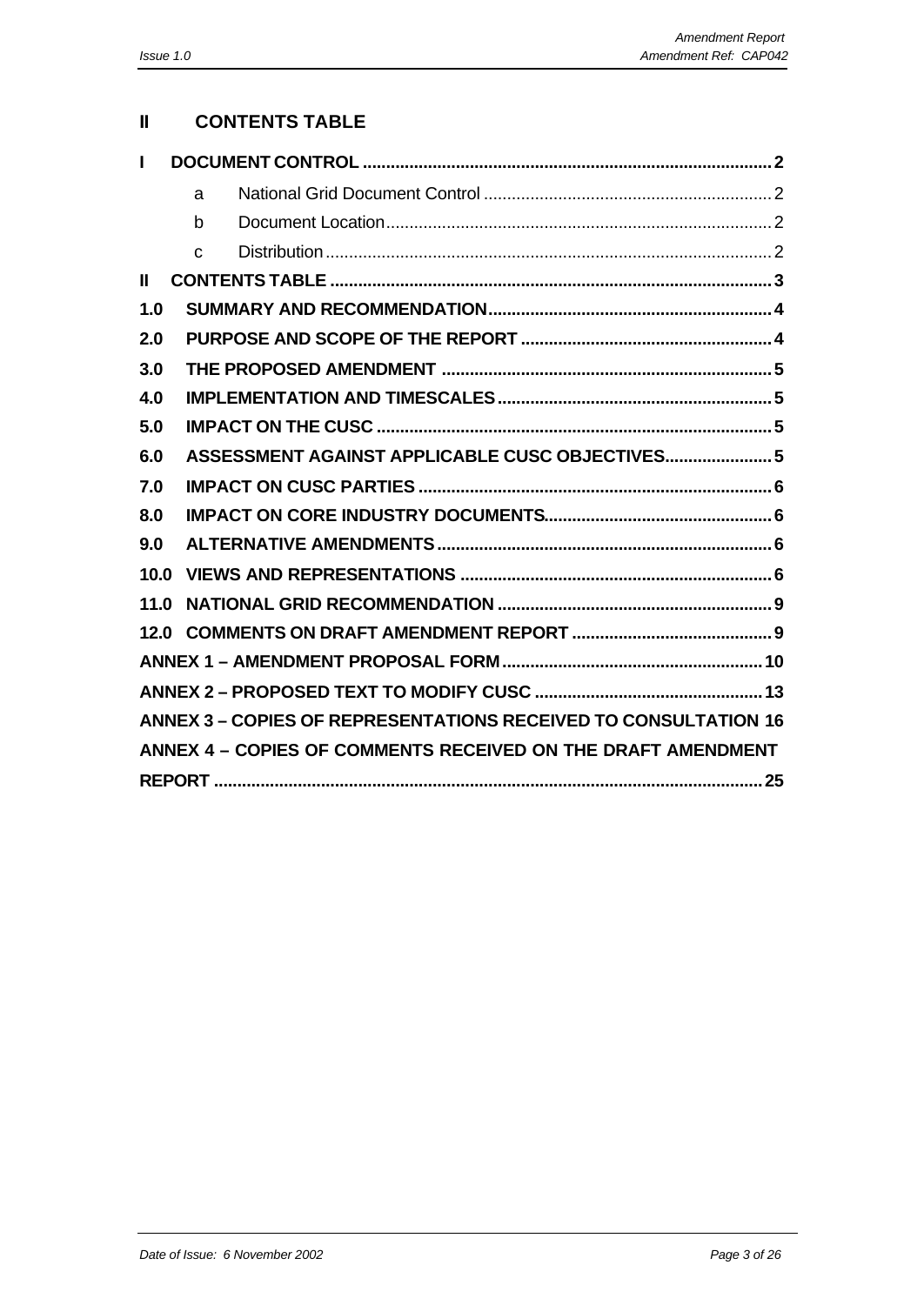#### **1.0 SUMMARY AND RECOMMENDATION**

- 1.1 CAP042 proposes to extend the timescale for preparation of Amendment Reports from 14 days to 28 days.
- 1.2 Amendment Proposal CAP042 was proposed by National Grid and submitted for consideration to the CUSC Amendments Panel Meeting on 20<sup>th</sup> September 2002. At the meeting, the Panel determined that National Grid should initiate a period of wider industry consultation on the issues raised by CAP042.
- 1.3 The Consultation Paper for CAP042 was published by National Grid on the CUSC website and copies sent to Core Industry Document Owners and CUSC Parties. Responses were invited to be made by 23rd October 2002.
- 1.4 National Grid received a total of 6 responses to the consultation for CAP042. Of the total number of responses, 4 supported the principle of the Proposed Amendment and 2 of these responses also proposed Alternative Amendments to change the drafting of the Proposed Amendment. respondent did not support the Proposed Amendment. The response from Elexon as owner of the BSC made no comment in relation to impact on the BSC documentation.

#### **National Grid Recommendation**

- 1.5 National Grid recommends that CAP042 Alternative Amendment (B) be approved for implementation.
- 1.6 It is recommended that the CUSC be modified in line with Alternative Amendment (B) 10 days after the Authority's decision.

#### **2.0 PURPOSE AND SCOPE OF THE REPORT**

- 2.1 This Amendment Report has been prepared and issued by National Grid under the rules and procedures specified in the Connection and Use of System Code (CUSC) as designated by the Secretary of State. It addresses issues relating to extension of the timescale allowed for preparation of Amendment Reports in Paragraph 8.16.4 of the CUSC.
- 2.2 Further to the submission of Amendment Proposal CAP042 (see Annex 1) and the subsequent wider industry consultation that was undertaken by National Grid, this document is addressed and furnished to the Gas and Electricity Markets Authority ("the Authority") in order to assist them in their decision whether to implement Amendment Proposal CAP042.
- 2.3 This document outlines the nature of the CUSC changes that are proposed. It incorporates National Grid's recommendations to the Authority concerning the Amendment. Copies of all representations received in response to the consultation have been also been included and a 'summary' of the representations received is also provided. Copies of each of the responses to the consultation are included as Annex 3 to this document.
- 2.4 This Amendment Report has been prepared in accordance with the terms of the CUSC. An electronic copy can be found on the National Grid website, at http://www.nationalgrid.com/uk/indinfo/cusc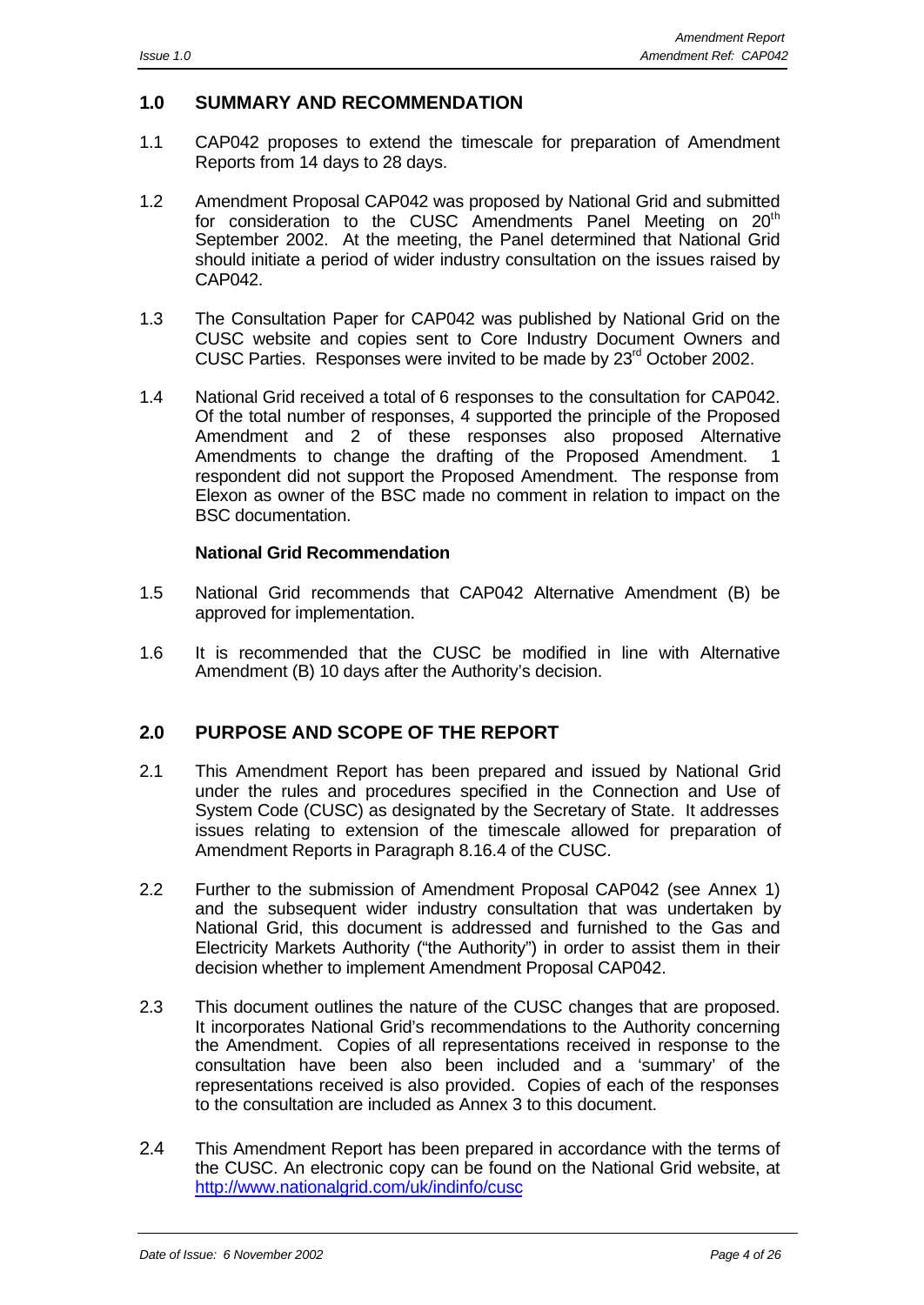## **3.0 THE PROPOSED AMENDMENT**

- 3.1 Since implementation of the CUSC in September 2001 it has become clear that the 14 day timescale for preparation of Amendment Reports for submission to the Authority is often insufficient to carry out the requirements of Paragraph 8.20.2 of the CUSC. Paragraph 8.20.2 sets out the matters to be contained in an Amendment Report and includes the requirement on National Grid to undertake analysis of the impact of the Proposed Amendment and of any Alternative Amendments, which may be formulated by a Working Group or by respondents during the industry consultation phase. The current difficulties provided by the 14 day timescale is compounded by the requirement to circulate Amendment Reports in draft format for 5 Business Days of the 14 day timescale.
- 3.2 For the avoidance of doubt the requirements of Paragraph 8.20.3 to circulate Amendment Reports in draft to CUSC Parties for comment for a period of 5 Business Days, will still apply. It should also be noted that if Proposed Amendment CAP042 were approved for implementation it would not be necessary in the case of every CUSC Amendment Proposal to use the full 28 day timescale. The extent of the use of the timescale will be dependent on the complexity of issues raised by an Amendment Proposal including any Alternative Amendments, and will be affected by the number of Alternative Amendments raised during consultation and the timing of their submission in relation to the consultation closing date.

#### **4.0 IMPLEMENTATION AND TIMESCALES**

4.1 CAP042 does not have a material impact outside the scope of the CUSC. It is proposed that implementation takes place with effect from 10 days after the Authority's decision.

#### **5.0 IMPACT ON THE CUSC**

- 5.1 The Proposed Amendment would require amendment of part (e) of Paragraph 8.16.4 of the CUSC. There is no impact on any other part of the CUSC.
- 5.2 The text required to give effect to the Proposed Amendment is contained as Annex 2 of this document.

#### **6.0 ASSESSMENT AGAINST APPLICABLE CUSC OBJECTIVES**

6.1 The terms of the Transmission Licence require National Grid to establish and operate procedures for the modification of the CUSC, including the modification procedures themselves, so as to better facilitate achievement of the Applicable CUSC Objectives. CAP042 proposes to extend the timescale for National Grid to prepare Amendment Reports from the current 14 days to 28 days. Such an extension would give a more realistic time for National Grid to prepare accurate Amendment Reports with regard to Paragraph 8.20.2, especially where the Proposed Amendment or Alternative Amendment(s) raise a number of complex issues. CAP042 will enable National Grid to more efficiently discharge its obligations under Paragraph 1 (a) of Condition C7F of the Transmission Licence.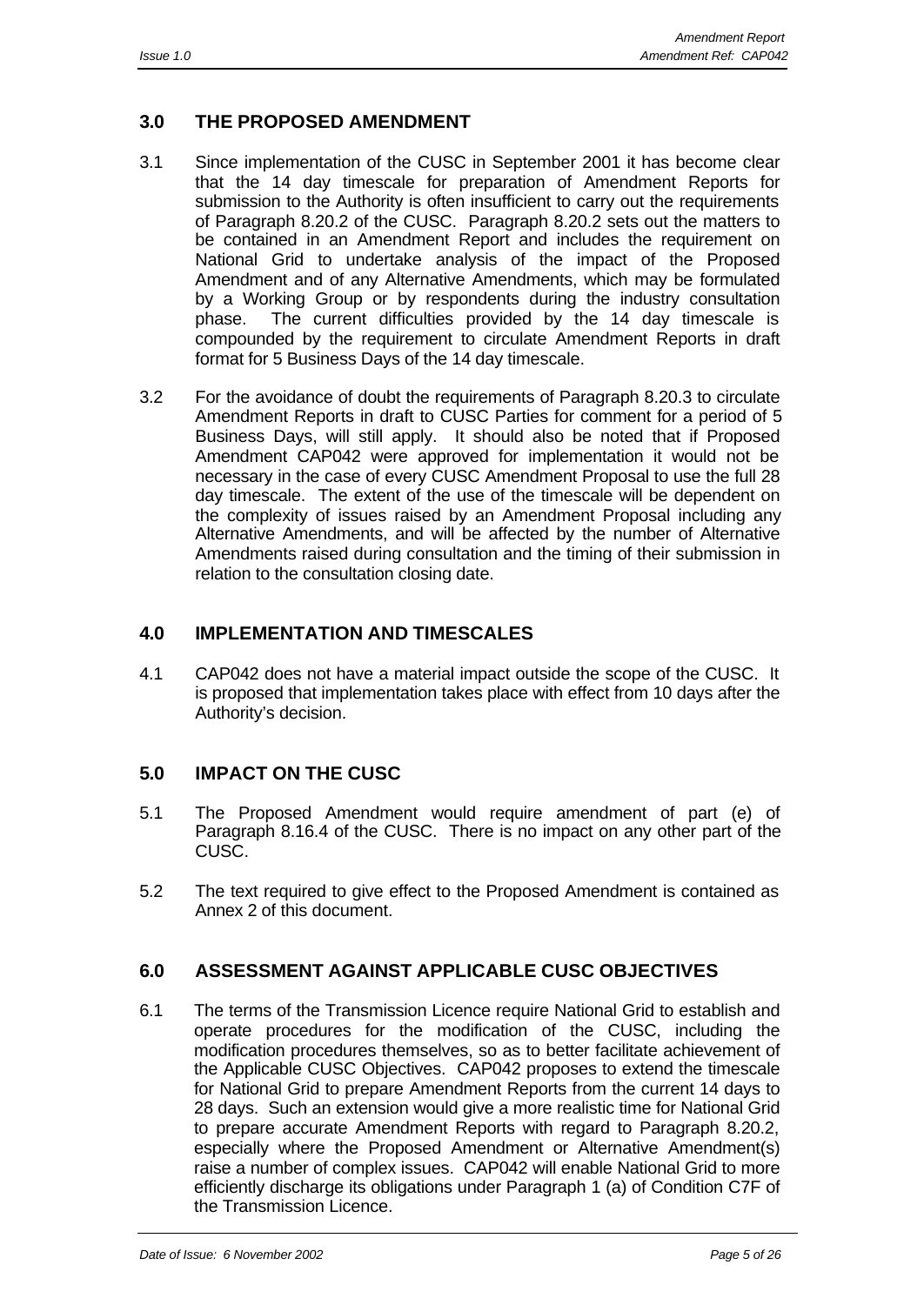## **7.0 IMPACT ON CUSC PARTIES**

7.1 No impact has been identified on CUSC Parties from the Proposed Amendment or any of the Alternative Amendments detailed in this document.

## **8.0 IMPACT ON CORE INDUSTRY DOCUMENTS**

8.1 Neither the Proposed Amendment nor any of the Alternative Amendments will have an impact on Core Industry Documents or other industry documentation.

## **9.0 ALTERNATIVE AMENDMENTS**

#### **Alternative Amendment (A) – (Proposed by Scottish Power)**

9.1 Alternative Amendment (A) was proposed as a response to the industry consultation for CAP042. The Proposer seeks to amend the text to the Proposed Amendment such that in circumstances where National Grid were able to prepare Amendment Reports in a shorter period than 28 days, they should do so. To this end the Proposer of Alternative Amendment (A) proposes to insert the words "if so required" after the words "another 28 days". The text presented by the Proposer to give effect to Alternative Amendment (A) is detailed in Part B of Annex 2.

#### **Assessment Against Applicable CUSC Objectives**

9.2 The Proposer of Alternative Amendment (A) believes that the proposed change in wording does not change the intent of the Proposed Amendment, but provides the clarity that if National Grid were able to prepare an Amendment Report in a shorter period than 28 days, they should do so.

#### **Alternative Amendment (B) – (Proposed by British Energy plc)**

9.3 Alternative Amendment (B) was proposed as a response to the industry consultation for CAP042. The Proposer believes that the legal drafting to give effect to the Proposed Amendment does not provide the best solution. Alternative Amendment (B) replicates the intent of the Proposed Amendment and also provides additional flexibility such that the extended timescale may not be applied in all cases and makes clear that the 28 days is a maximum timescale.

#### **Assessment against Applicable CUSC Objectives**

9.4 The Proposer of Alternative Amendment (B) believes that the proposed change in wording clarifies that 28 days is a maximum timescale and hence better facilitates achievement of the Applicable CUSC Objectives in relation to the efficient discharge of the licensee's obligations.

#### **10.0 VIEWS AND REPRESENTATIONS**

10.1 This Section contains a summary of the views and representations made by consultees during the consultation period in respect of the Proposed Amendment.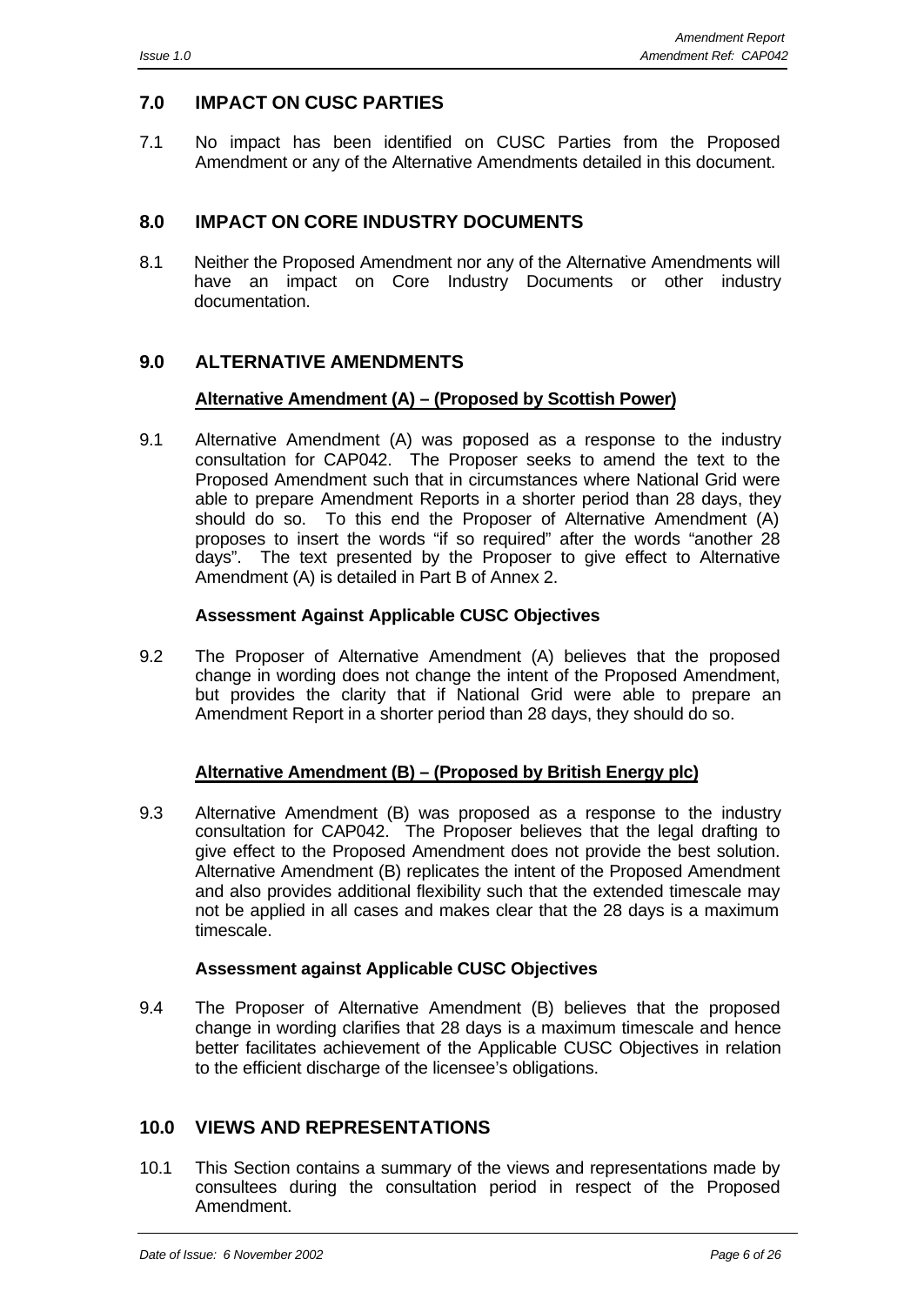#### **Summary of Views of Panel Members**

10.2 No formal responses to the CAP042 Consultation have been received from Amendments Panel members. However, during discussions of CAP042 at the September and October Panel meetings, Panel members were sympathetic with the tight timescales for preparation of Amendment Reports, but were concerned over the lengthening of overall timescales. Panel members also supported a review of overall timescales for consultation and Amendment Report arrangements within CUSC.

#### **View of Industry Document Owners**

- 10.3 No responses to the CAP042 Consultation have been received from Core Industry Document Owners.
- 10.4 Response to the CAP042 Consultation was received from Elexon Limited, as owner of the BSC, confirming CAP042 does not impact on BSC documentation.

#### **Responses to Consultation**

10.5 The following table provides an overview of the representations received. Copies of the representations are attached as Annex 3.

| <b>Reference</b> | Company                                                                                                   | <b>Supportive</b> | <b>Comments</b>                                                                                                                                                                                                                                                    |
|------------------|-----------------------------------------------------------------------------------------------------------|-------------------|--------------------------------------------------------------------------------------------------------------------------------------------------------------------------------------------------------------------------------------------------------------------|
| CAP042-CR-01     | <b>Scottish Power</b><br><b>Generation Limited &amp;</b><br>ScottishPower Energy<br><b>Retail Limited</b> | <b>No</b>         | Support principle of Proposed<br>Amendment and propose<br>further modification to the text<br>as an Alternative Amendment<br>to clarify that the full 28 day<br>timescale may only be used "if<br>required"                                                        |
| CAP042-CR-02     | Elexon Ltd                                                                                                | N/A               | Statement from Elexon as<br>owner of the BSC does not<br>indicate support or opposition                                                                                                                                                                            |
| CAP042-CR-03     | <b>British Gas Trading</b><br>Limited                                                                     | <b>No</b>         | Believe that in some<br>circumstances the timescale<br>for Amendment Reports is<br>tight; also believe conversely<br>that timescale for consultation<br>is greater than needed.<br>Support principle of a review of<br>overall timescales for<br>Amendment process |
| CAP042-CR-04     | <b>British Energy plc</b>                                                                                 | No                | Support principle of Proposed<br>Amendment and propose an<br>Alternative Amendment as an<br>improvement to the legal text<br>to clarify that the timescale<br>shall be "no longer than" 28<br>days. Support a wider review<br>of Amendment Procedures              |
| CAP042-CR-05     | London Electricity<br>Group plc                                                                           | Yes               | <b>Support Proposed</b><br>Amendment. Believe that it<br>will improve efficiency and<br>allow production of accurate<br>reports                                                                                                                                    |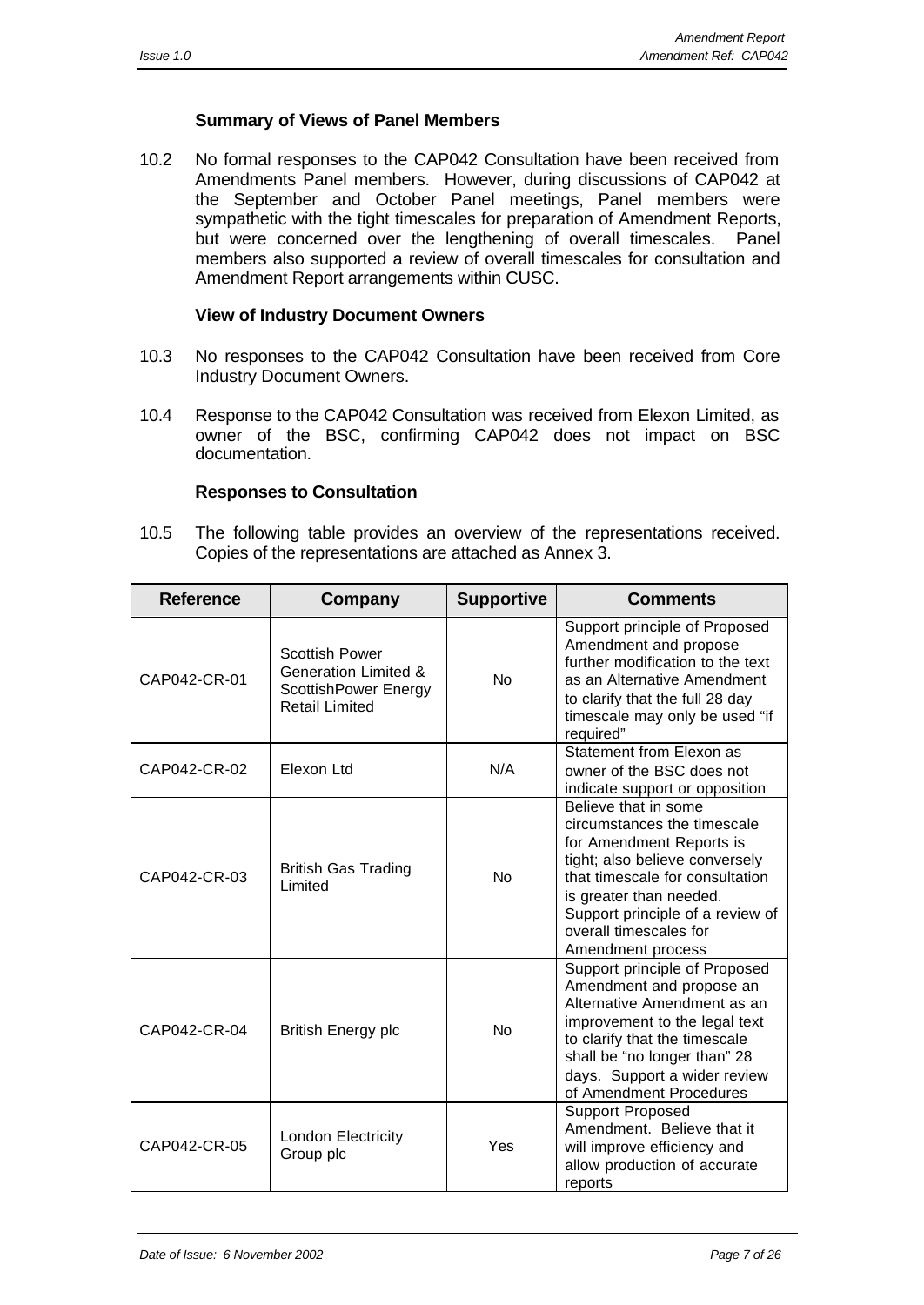| <b>Reference</b> | Company         | <b>Supportive</b> | <b>Comments</b>                                                                                                                                                                                                          |
|------------------|-----------------|-------------------|--------------------------------------------------------------------------------------------------------------------------------------------------------------------------------------------------------------------------|
| CAP042-CR-06     | Powergen UK plc | Yes               | <b>Support Proposed</b><br>Amendment. Believe that the<br>legal text should be explicit<br>that Amendment Reports may<br>be circulated in a shorter<br>timescale and that 28 days is<br>the maximum timescale<br>allowed |

- 10.6 National Grid received a total of 6 responses to the industry consultation on CUSC Amendment Proposal CAP042. A majority of the responses supported the principle behind the Proposed Amendment and noted that it would assist National Grid in the administration of the CUSC. Two respondents proposed Alternative Amendments, which are discussed in Section 9 of this report.
- 10.7 Whilst supporting the principle of the Proposed Amendment, a number of respondents were concerned that the legal text to give effect to the Proposed Amendment should provide for National Grid being able to prepare an Amendment Report in a shorter period than 28 days. Two respondents (CAP042-CR-01 and CAP042-CR-04) proposed Alternative Amendments with revised text to alleviate these concerns.
- 10.8 One respondent (CAP042-CR-03) did not support the Proposed Amendment and felt that an extension from a maximum of 14 to 28 days would add unnecessary time to the timetable for progressing Amendment Proposals that is already lengthy. The same respondent noted that to date National Grid have not failed to meet any of the required timetables. A further respondent (CAP042-CR-04) was also concerned that CAP042 would extend overall timescales.
- 10.9 Regarding concerns over lengthening timescales, National Grid notes that as stated in Paragraph 3.3 of the CAP042 Consultation document, it may not be necessary in all cases to use the full 28 day timescale and National Grid will continue to endeavour to issue Amendment Reports in a timely manner dependent on the complexity of the issue raised by the Proposed Amendment and any Alternative Amendments. National Grid further notes that best endeavours are always used to meet the required timescales (or seek a formal extension) and although there has not been a failure to meet timescales, the question remains as to how complete an Amendment Report is given the limited time allowed.
- 10.10 Two respondents (CAP042-CR-03 & CAP042-CR-04) would support a review of the overall timescales for the Amendment processes. One respondent further suggested that the standard timescales be revisited to reduce the period for consultation by 5 Business Days and extend the period for preparation of Amendment Reports by 5 Business Days, although this was not put forward as an Alternative Amendment to CAP042. National Grid notes the suggestions for a review of Amendment process and timescales and would be willing to participate in such a review.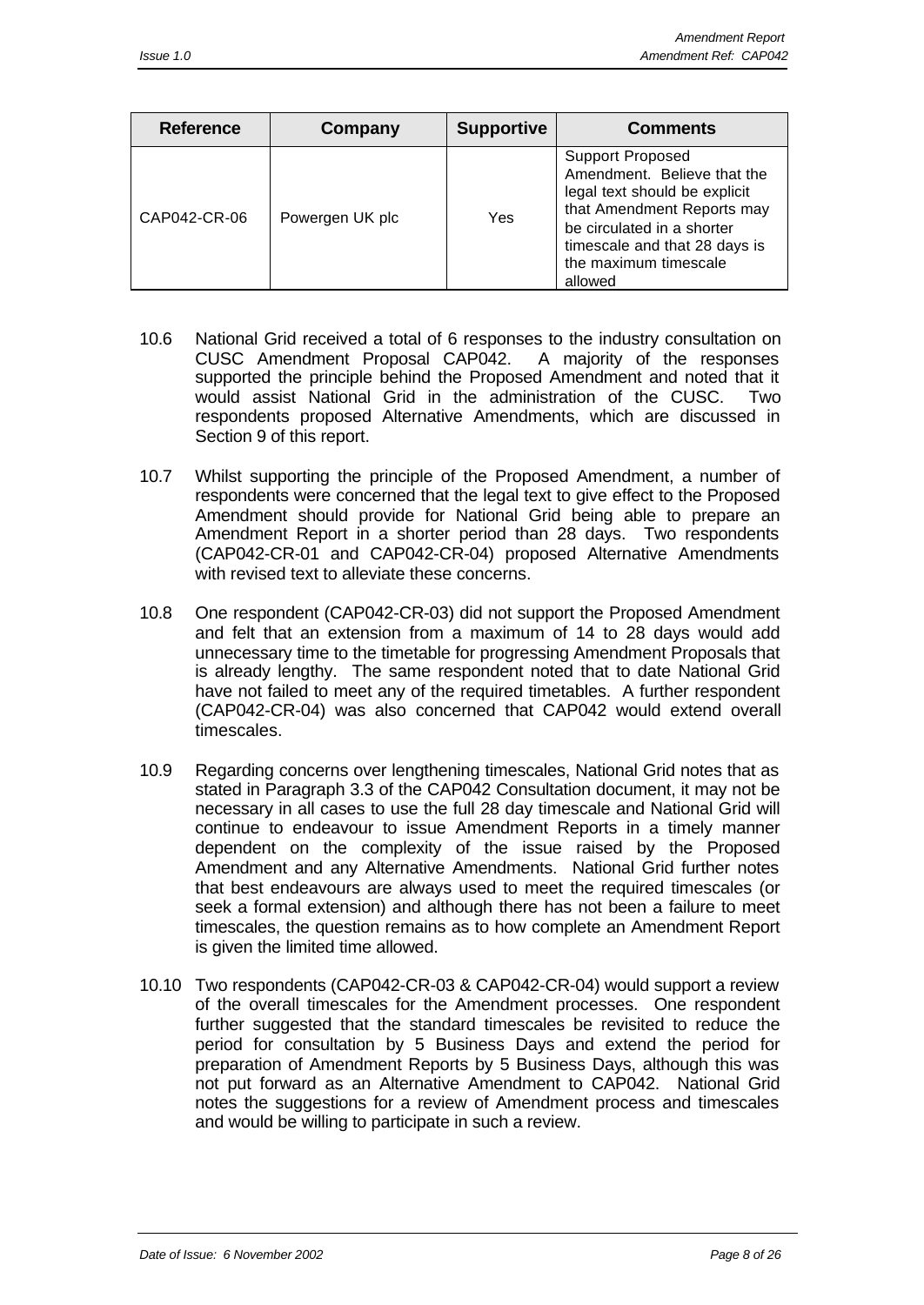#### **11.0 NATIONAL GRID RECOMMENDATION**

11.1 National Grid recommends that Amendment Proposal Alternative Amendment (B) be approved for implementation as it gives further clarification that 28 days is the maximum timescale for the preparation of Amendment Reports. National Grid reiterates that Amendment Reports will be produced in a timely manner within the 28 days to ensure accuracy, the representation of respondents views and analysis of any Alternative Amendments. National Grid also notes that all documentation relating to the Amendment process will continue to be produced as soon as possible and to meet the required timescales required by CUSC.

#### **12.0 COMMENTS ON DRAFT AMENDMENT REPORT**

- 12.1 National Grid received one response containing comments on the draft Amendment Report. A copy is contained at Annex 4 to this report.
- 12.2 The respondent (CAP042-AR-01) who had originally put forward Alternative Amendment (A) during the industry consultation, agreed that Alternative Amendment (B) better meets the Applicable CUSC Objectives to enable National Grid to more efficiently discharge obligations under its Licence.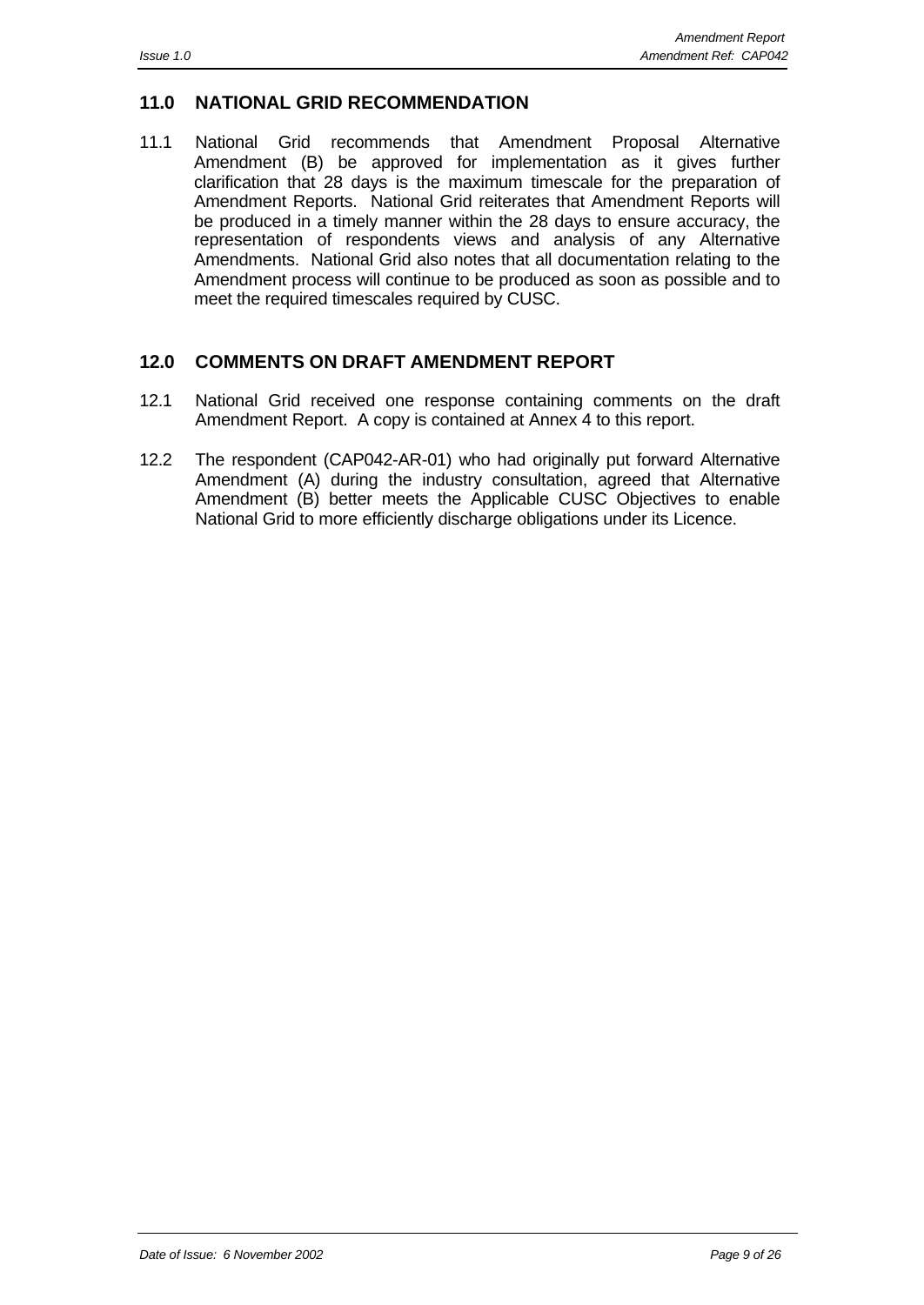## **ANNEX 1 – AMENDMENT PROPOSAL FORM**

## **CUSC Amendment Proposal Form CAP042**

**Title of Amendment Proposal:**

Extension of timescale for preparation of Amendment Reports

**Description of the Proposed Amendment** *(mandatory by proposer)*:

This amendment proposes that the timescale specified in Paragraph 8.16.4 of the CUSC for preparation of Amendment Reports be increased from 14 days to 28 days.

**Description of Issue or Defect that Proposed Amendment seeks to Address** *(mandatory by proposer)*:

Currently the CUSC allows National Grid 14 days for preparation of Amendment Reports, which includes 5 business days for circulation in draft format for comment. Paragraph 8.20.2 of the CUSC sets out the matters required to be contained in an Amendment Report, and includes the obligation on National Grid to undertake analysis of the impact of the Proposed Amendment together with an analysis of any Alternative Amendment(s) which may be proposed by a Working Group (if one is established) or by respondents during the consultation. This timescale is proving restrictive as it effectively leaves only 5 business days for the preparation of Amendment Reports. For the avoidance of doubt the requirements of Paragraph 8.20.3 will still apply. It is also noted that although Paragraph 8.16.4 allows extension of the 14 days with the approval of the Authority, the timescales allowed may not give sufficient time for such approval to be sought or given.

**Impact on the CUSC** *(this should be given where possible)*:

Paragraph 8.16.4 (e) of the CUSC would require amendment to give effect to the change proposed.

The draft text to give effect to this proposal is contained in Annex 1.

**Impact on Core Industry Documentation** *(this should be given where possible)*:

None.

**Impact on Computer Systems and Processes used by CUSC Parties** *(this should be given where possible)*:

None.

**Details of any Related Modifications to Other Industry Codes***(where known)*:

None.

**Justification for Proposed Amendment with Reference to Applicable CUSC Objectives\*\*** *(mandatory by proposer)*:

The terms of the Transmission Licence require National Grid to establish and operate procedures for the modification of the CUSC, including the modification procedures themselves, so as to better facilitate achievement of the Applicable CUSC Objectives.

Amendment of the Paragraph 8.16.4 to increase the timescales for production of Amendment Reports from 14 days to 28 days would improve efficiency in the amendment procedures. It would allow an appropriate timescale for National Grid to more efficiently discharge its obligations in the amendment process as well as management of workload when several consultations conclude at the same time. Specifically it increases the time allowed for National Grid to assess any Alternative Amendment(s) raised by respondents during consultation, to assess and adequately respond to responses received during consultation, and also to respond to comments received on circulation of the draft Amendment Report and contact specific respondents to discuss and resolve queries where possible.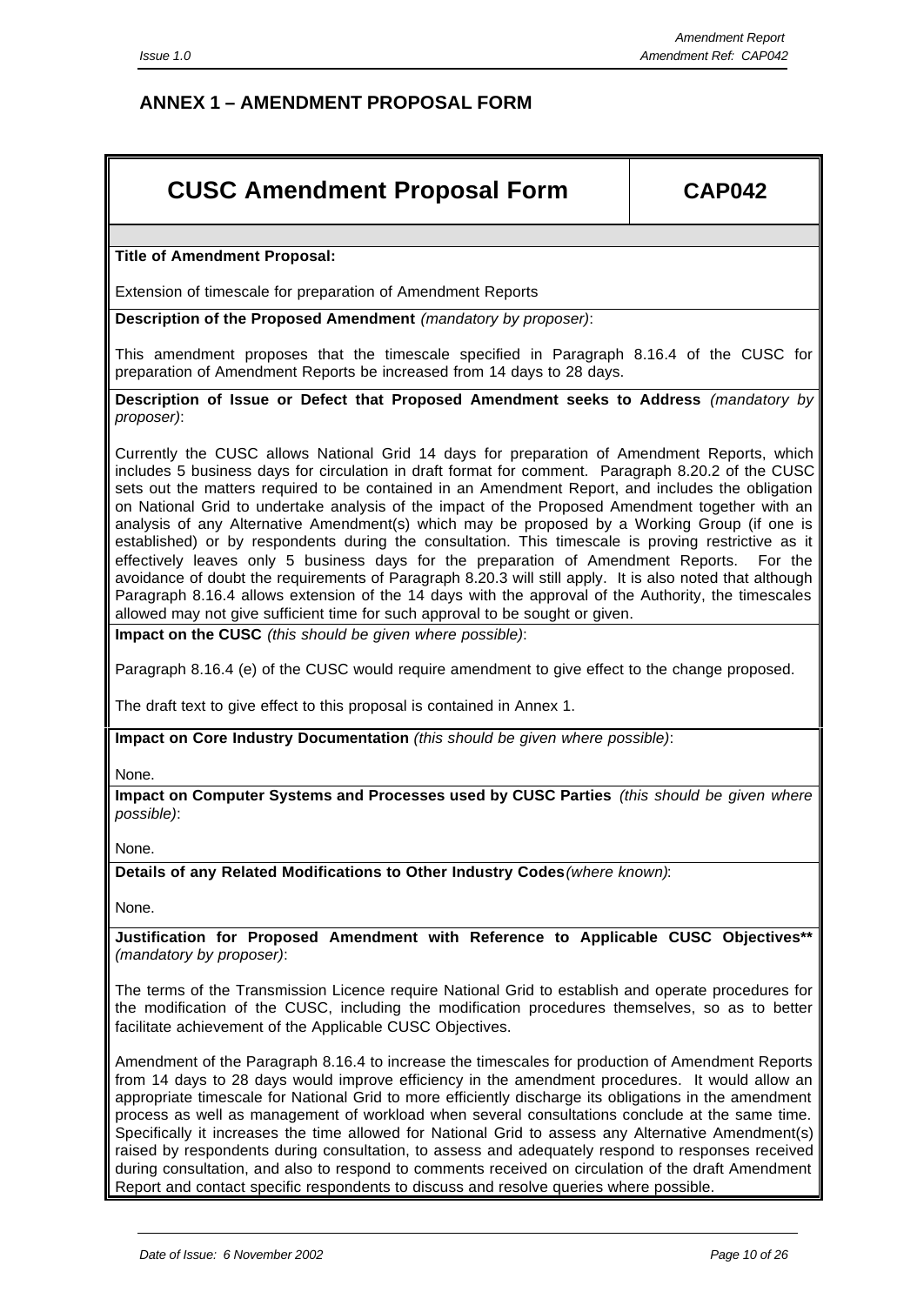| <b>Details of Proposer:</b><br>Organisation's Name                                                            | The National Grid Company plc                                                                |
|---------------------------------------------------------------------------------------------------------------|----------------------------------------------------------------------------------------------|
| Capacity in which the Amendment is<br>being proposed:<br>(i.e. CUSC Party, BSC Party or<br>"energywatch")     | <b>CUSC Party</b>                                                                            |
| <b>Details of Proposer's Representative:</b><br>Name:<br>Organisation:<br>Telephone Number:<br>Email Address: | Andy Balkwill<br>The National Grid Company plc<br>024 76423198<br>andy.balkwill@uk.ngrid.com |
| Details of Representative's Alternate:<br>Name:<br>Organisation:<br>Telephone Number:<br>Email Address:       | Emma Groves<br>The National Grid Company plc<br>024 76423053<br>emma.groves@uk.ngrid.com     |
| <b>Attachments (Yes/No): Yes</b>                                                                              |                                                                                              |

**If Yes, Title and No. of pages of each Attachment:** Attachment 1 – Draft Text to give effect to proposal. One page.

Notes:

- 1. Those wishing to propose an Amendment to the CUSC should do so by filling in this "Amendment Proposal Form" that is based on the provisions contained in Section 8.15 of the CUSC. The form seeks to ascertain details about the Amendment Proposal so that the Amendments Panel can determine more clearly whether the proposal should be considered by a Working Group or go straight to wider National Grid Consultation.
- 2. The Panel Secretary will check that the form has been completed, in accordance with the requirements of the CUSC, prior to submitting it to the Panel. If the Panel Secretary accepts the Amendment Proposal form as complete, then he will write back to the Proposer informing him of the reference number for the Amendment Proposal and the date on which the Proposal will be considered by the Panel. If, in the opinion of the Panel Secretary, the form fails to provide the information required in the CUSC, then he may reject the Proposal. The Panel Secretary will inform the Proposer of the rejection and report the matter to the Panel at their next meeting. The Panel can reverse the Panel Secretary's decision and if this happens the Panel Secretary will inform the Proposer.

The completed form should be returned to:

Richard Dunn Panel Secretary Commercial Development National Grid Company plc National Grid House Kirby Corner Road Coventry, CV4 8JY Or via e-mail to: CUSC.Team@uk.ngrid.com

(Participants submitting this form by email will need to send a statement to the effect that the proposer acknowledges that on acceptance of the proposal for consideration by the Amendments Panel, a proposer which is not a CUSC Party shall grant a licence in accordance with Paragraph 8.15.7 of the CUSC. A Proposer that is a CUSC Party shall be deemed to have granted this Licence).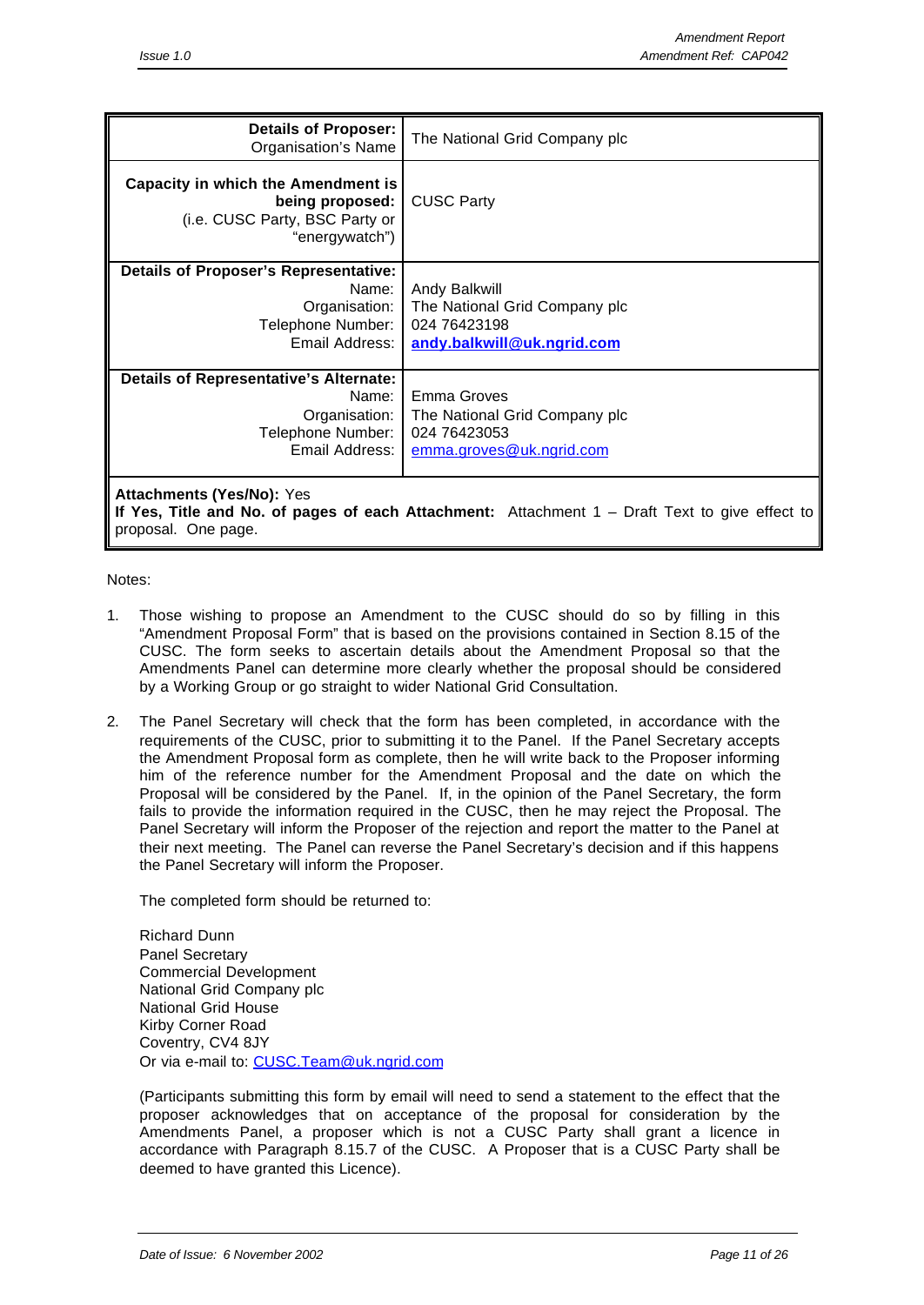3. Applicable CUSC Objectives\*\* - These are defined within the National Grid Company Transmission Licence under Section C7F, paragraph 15. Reference should be made to this section when considering a proposed amendment.

## **Attachment 1 to Amendment Proposal Form**

#### **Draft Text to give effect to the Amendment Proposal**

#### 8.16.4

(e) Without prejudice to Paragraph (d) above, the timetable under (b) above shall be set such that it is no longer than three months, that under (c) above such that it is no longer than two months for the consultation and another 2814 days for preparation of the **Amendment Report**, unless in any case the particular circumstances of the **Amendment Proposal** (taking due account of its complexity, importance and urgency) justify an extension of such timetable, and provided the **Authority** does not object, taking into account all those issues.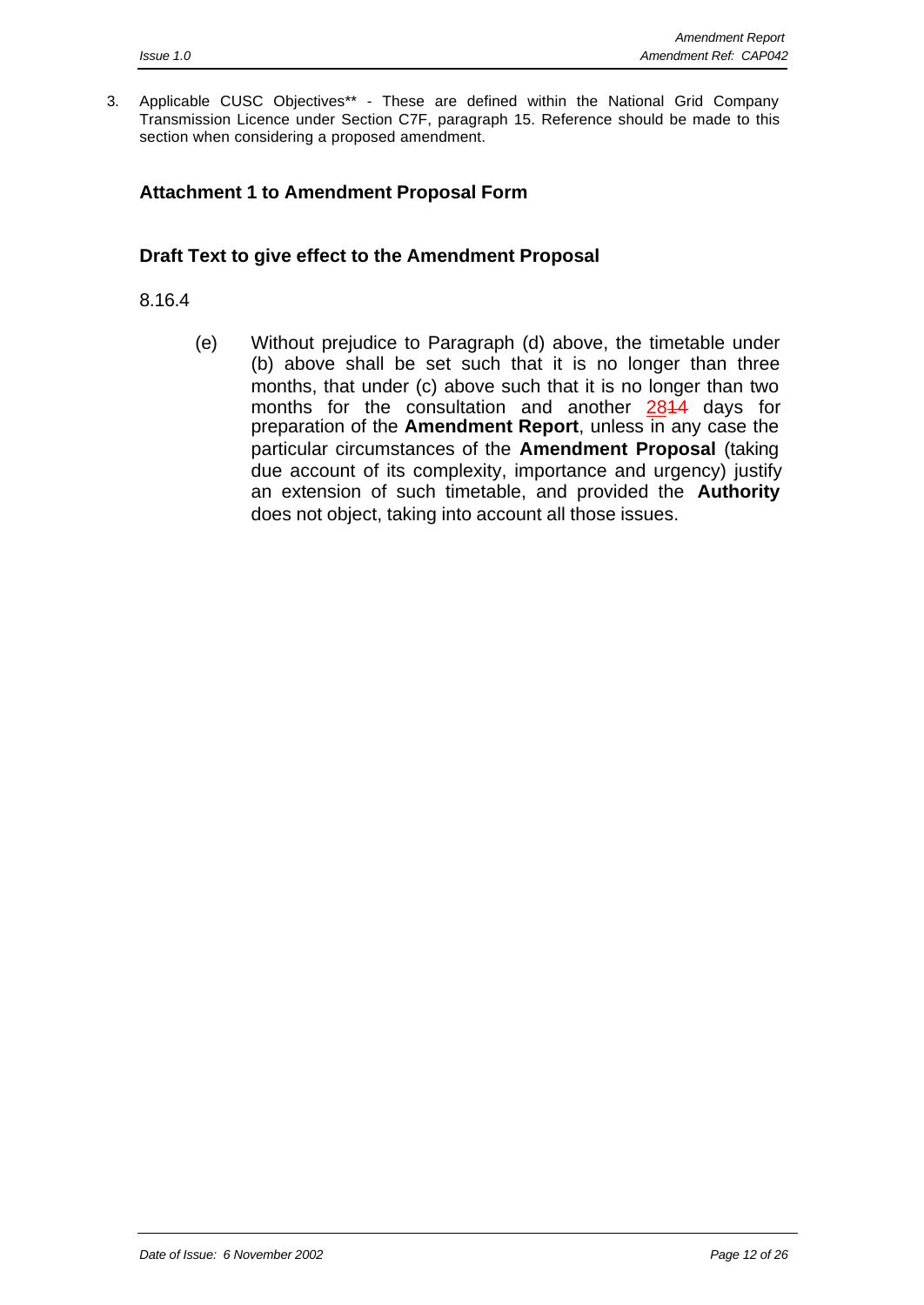## **ANNEX 2 – PROPOSED TEXT TO MODIFY CUSC**

#### **Part A – Text to give effect to the Proposed Amendment (Proposed by National Grid)**

#### **Change Marked Version**

8.16.4

(e) Without prejudice to Paragraph (d) above, the timetable under (b) above shall be set such that it is no longer than three months, that under (c) above such that it is no longer than two months for the consultation and another 2814 days for preparation of the **Amendment Report**, unless in any case the particular circumstances of the **Amendment Proposal** (taking due account of its complexity, importance and urgency) justify an extension of such timetable, and provided the **Authority** does not object, taking into account all those issues.

#### **Clean Version**

#### 8.16.4

(e) Without prejudice to Paragraph (d) above, the timetable under (b) above shall be set such that it is no longer than three months, that under (c) above such that it is no longer than two months for the consultation and another 28 days for preparation of the Amendment Report, unless in any case the particular circumstances of the Amendment Proposal (taking due account of its complexity, importance and urgency) justify an extension of such timetable, and provided the Authority does not object, taking into account all those issues.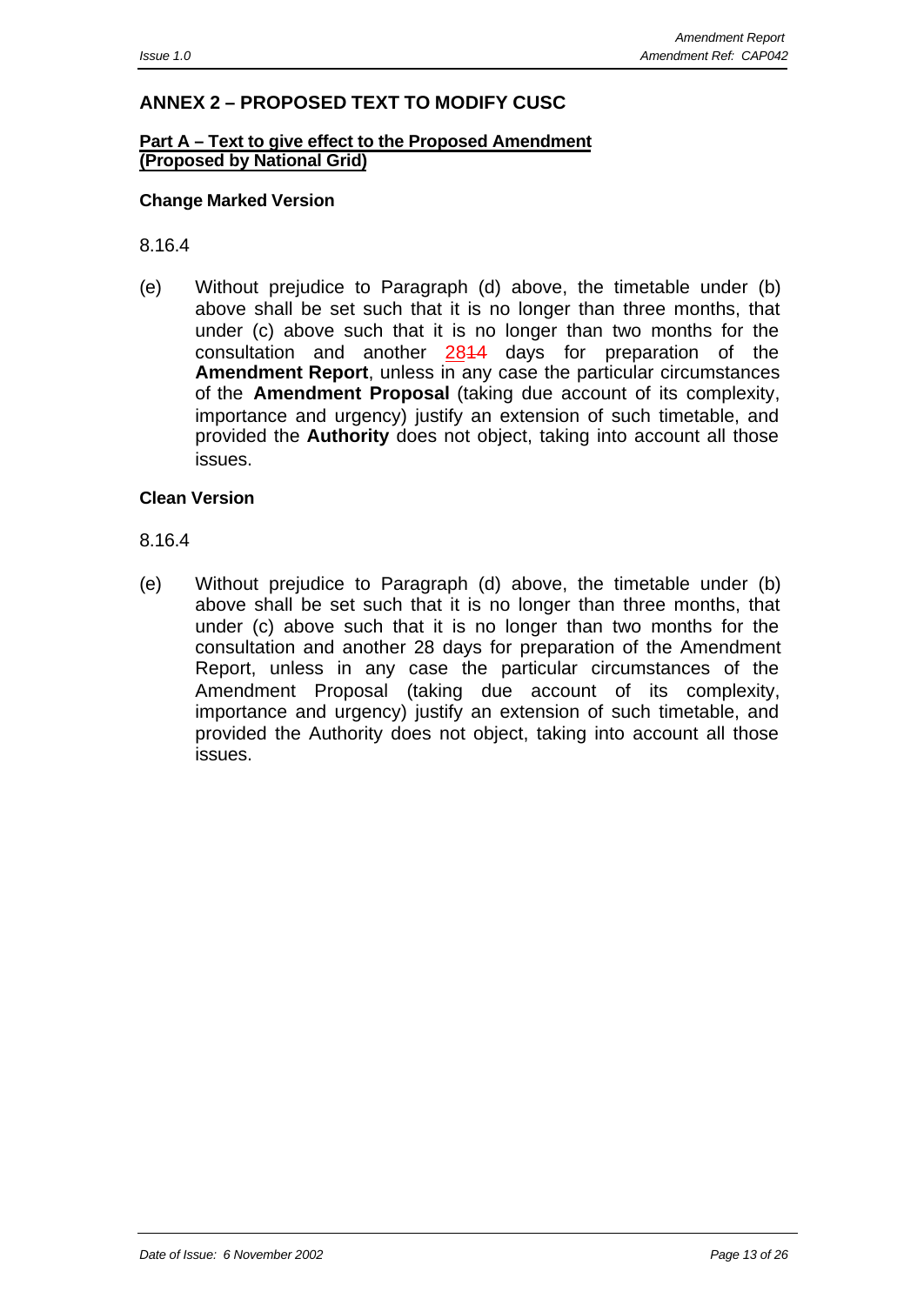## **Part B – Text to give effect to Alternative Amendment (A) (Proposed by Scottish Power)**

#### **Change Marked Version**

#### 8.16.4

(e) Without prejudice to Paragraph (d) above, the timetable under (b) above shall be set such that it is no longer than three months, that under (c) above such that it is no longer than two months for the consultation and another 2814 days if so required for preparation of the **Amendment Report**, unless in any case the particular circumstances of the **Amendment Proposal** (taking due account of its complexity, importance and urgency) justify an extension of such timetable, and provided the **Authority** does not object, taking into account all those issues.

#### **Clean Version**

#### 8.16.4

(e) Without prejudice to Paragraph (d) above, the timetable under (b) above shall be set such that it is no longer than three months, that under (c) above such that it is no longer than two months for the consultation and another 28 days if so required for preparation of the **Amendment Report**, unless in any case the particular circumstances of the **Amendment Proposal** (taking due account of its complexity, importance and urgency) justify an extension of such timetable, and provided the **Authority** does not object, taking into account all those issues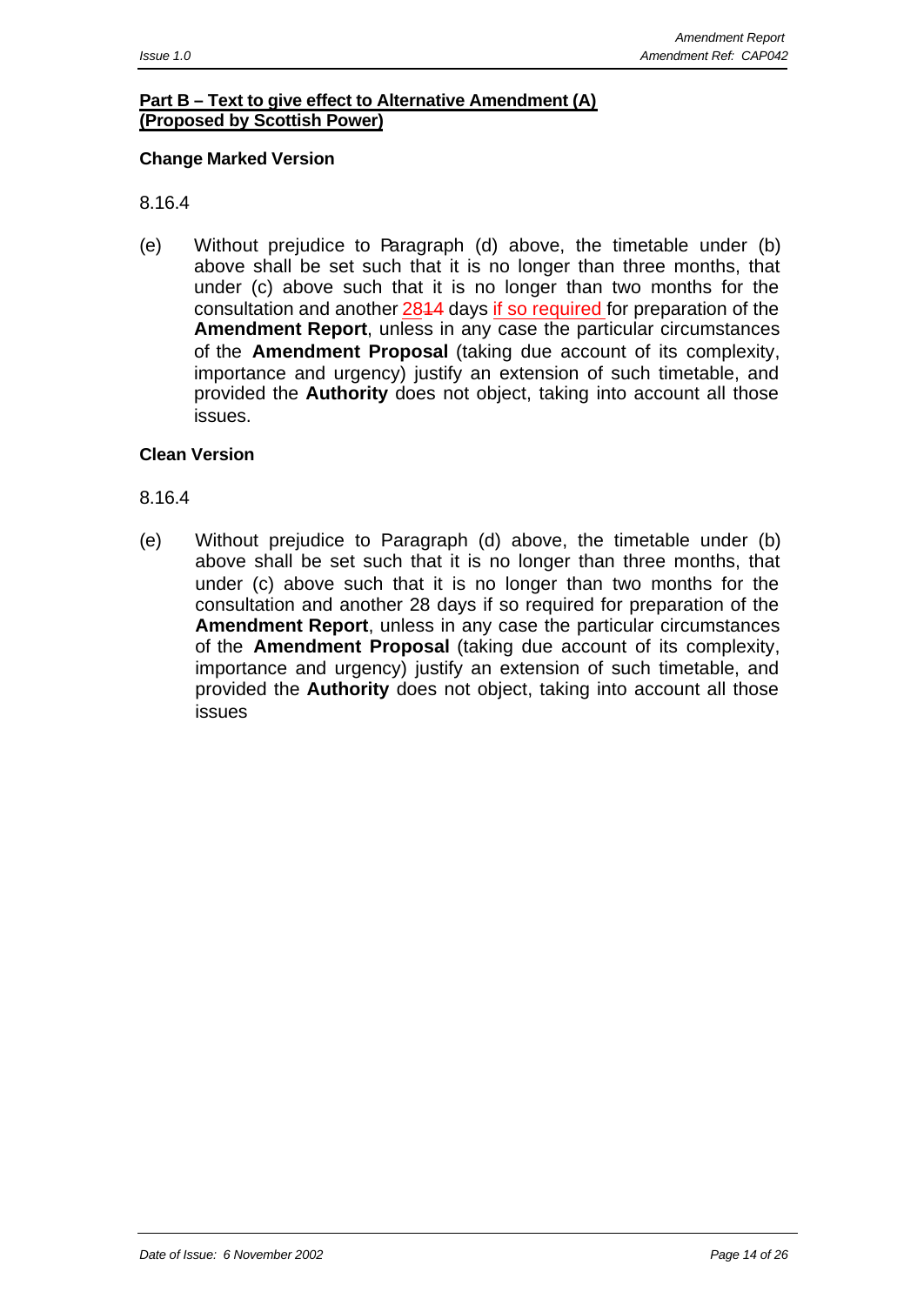## **Part C – Text to give effect to Alternative Amendment (B) (Proposed by British Energy)**

#### **Change Marked Version**

#### 8.16.4

(e) Without prejudice to Paragraph (d) above, the timetable under (b) above shall be set such that it is no longer than three months, that under (c) above such that it is no longer than two months for the consultation and another no longer than 2844 days for preparation of the **Amendment Report**, unless in any case the particular circumstances of the **Amendment Proposal** (taking due account of its complexity, importance and urgency) justify an extension of such timetable, and provided the **Authority** does not object, taking into account all those issues.

#### **Clean Version**

#### 8.16.4

(e) Without prejudice to Paragraph (d) above, the timetable under (b) above shall be set such that it is no longer than three months, that under (c) above such that it is no longer than two months for the consultation and no longer than 28 days for preparation of the **Amendment Report**, unless in any case the particular circumstances of the **Amendment Proposal** (taking due account of its complexity, importance and urgency) justify an extension of such timetable, and provided the **Authority** does not object, taking into account all those issues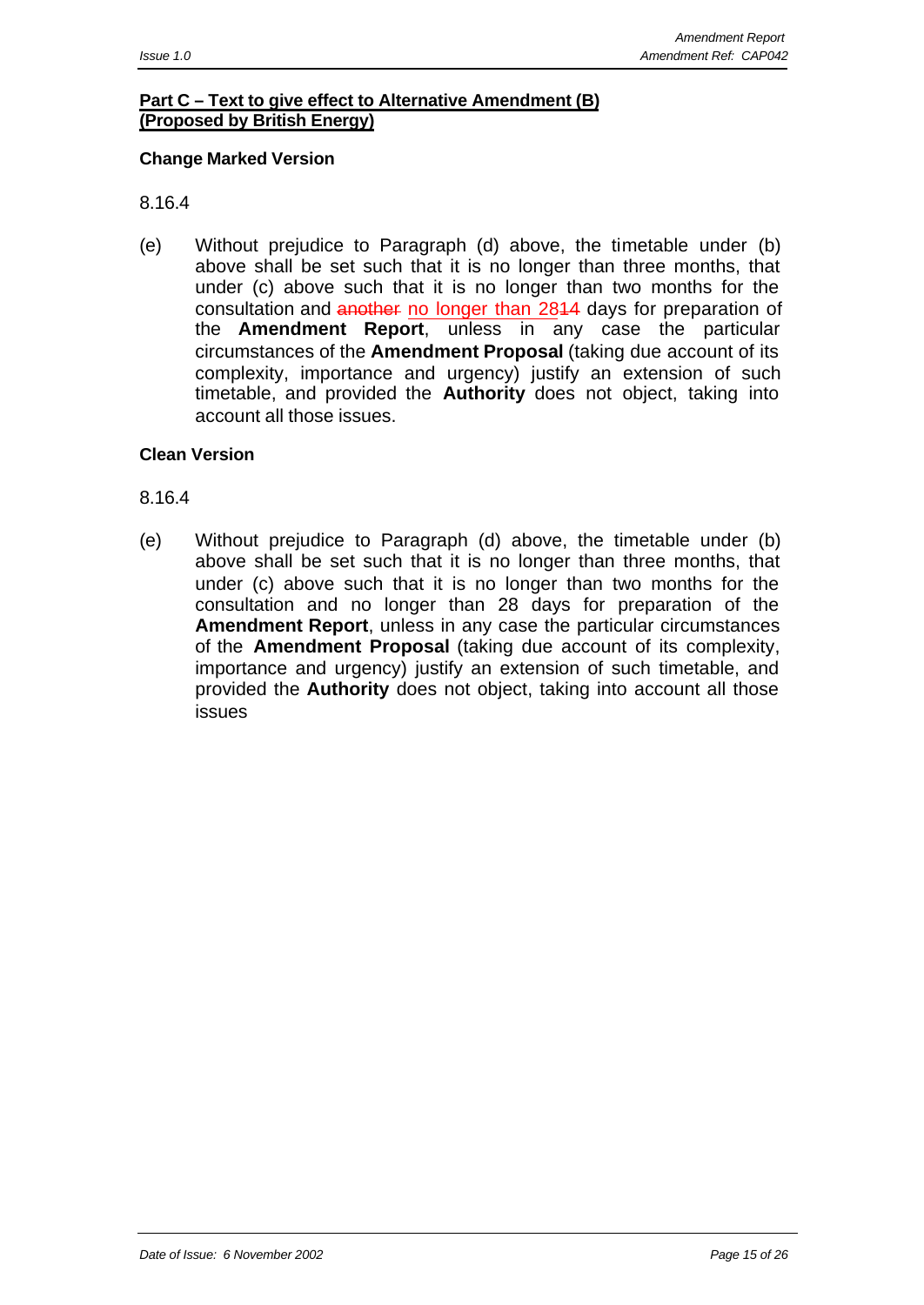## **ANNEX 3 – COPIES OF REPRESENTATIONS RECEIVED TO INDUSTRY CONSULTATION**

This Annex includes copies of any representations received following circulation of the Consultation Document (circulated on 30<sup>th</sup> September 2002 requesting comments by close of business on 23<sup>rd</sup> October 2002).

Representations were received from the following parties:

| No. | Company                                                                           | <b>File Number</b> |
|-----|-----------------------------------------------------------------------------------|--------------------|
|     | Scottish Power Generation Limited & ScottishPower<br><b>Energy Retail Limited</b> | CAP042-CR-01       |
| 2   | <b>Elexon Limited</b>                                                             | CAP042-CR-02       |
| 3   | <b>British Gas Trading Limited</b>                                                | CAP042-CR-03       |
| 4   | <b>British Energy plc</b>                                                         | CAP042-CR-04       |
| 5   | London Electricity Group plc                                                      | CAP042-CR-05       |
| 6   | Powergen UK plc                                                                   | CAP042-CR-06       |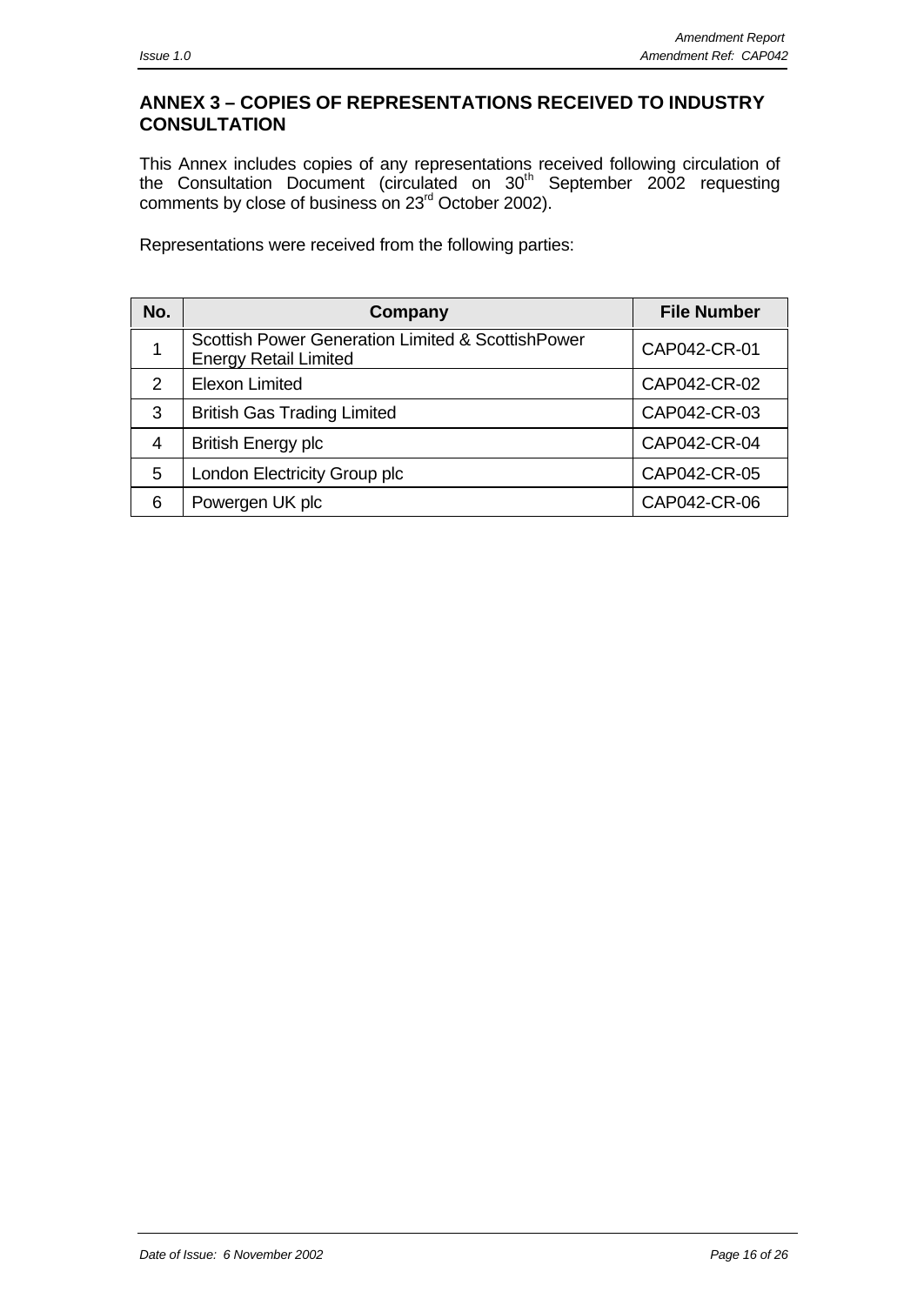| <b>Reference</b> | CAP042-CR-01                                                                |
|------------------|-----------------------------------------------------------------------------|
| Company          | Scottish Power Generation Limited & Scottish Power Energy Retail<br>Limited |

## **CUSC Amendment Consultation**

To: Emma Groves 2002 Commercial National Grid Company plc National Grid House Kirby Corner Road Coventry CV4 8JY

#### **CAP042: Extension of timescale for preparation of Amendment Reports**

Dear Emma,

Many thanks for the opportunity to consider the consultation document in respect of CUSC Amendment Proposal CAP042. This response is provided on behalf of Scottish Power Generation Limited and ScottishPower Energy Retail Limited.

CAP042 appears to be a relatively straightforward change and would be beneficial both to NGC and to CUSC Parties. NGC would have more time to prepare the Reports and clarify any comments raised in consultation by respondents. CUSC Parties would benefit from having those clarifications resolved and reflected in the draft version of the Amendment Report and ensure that legal drafting issues in particular are dealt with satisfactorily. It may also provide an opportunity for Amendment Panel members to comment on consultation responses. We note that there may be a risk of more Urgent Amendments being raised as a consequence of this Amendment Proposal but regard the benefit of CAP042 to outweigh that risk.

We agree that CAP042 meets the Applicable CUSC Objective enabling NGC to more efficiently discharge its obligations under its Licence.

Our only comment on the legal drafting is in response to concerns at the CUSC Panel that if NGC were able to prepare an Amendment Report in a shorter period than 28 days, they should do so. Therefore, we would suggest inserting the words "if so required" in Para 8.16.4 (e) after the words "another 28 days…".

If you wish to discuss the content of this response, please do not hesitate to contact me.

Yours sincerely,

Abid Sheikh Commercial Analyst (0141 568 3113)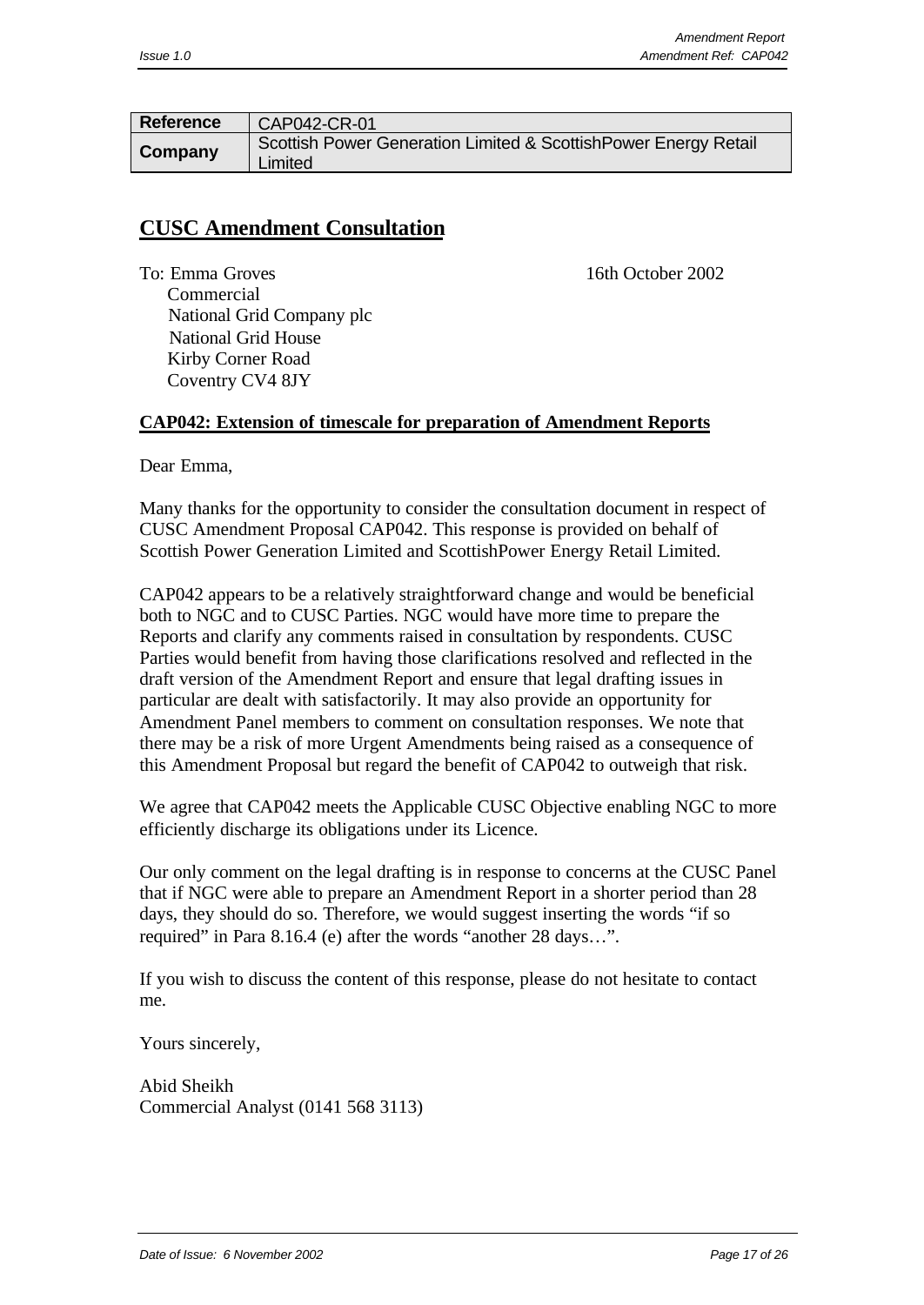| <b>Reference</b> | CAP042-CR-02   |
|------------------|----------------|
| Company          | Elexon Limited |

*Our ref.* Comments on CAP042 *Your ref.* CAP042



21 October 2002

Emma Groves Commercial National Grid Company plc National Grid House Kirby Corner Road Coventry CV4 8JY

(By email to: emma.groves@uk.ngrid.com)

#### Dear Emma, **Comments on Consultation Paper CAP042 'Extension of Timescale for Preparation of Amendment Reports'**

ELEXON acting as the Balancing and Settlement Code Company has reviewed the Consultation Paper CAP042. Amendment Proposal 42 (CAP042) seeks to extend the time allocated for the preparation of Amendment Reports from 14 to 28 days.

ELEXON has no comments to make regarding CAP042. However, it should be noted that under the BSC, no specific time is allocated for the production of reports produced during the various stages of the Modification Procedure life cycle. Instead, the stages themselves have specified timescales – Definition Procedure (2 months maximum), Assessment Procedure (3 months maximum) and Report Phase (a maximum of 30 Business Days). However, the BSC Panel may extend the time allocated to carry out either the Assessment or Definition Procedure, if the Modification Proposal is judged to warrant such an extension (taking into account urgency, complexity and importance of the issue). The extension is also subject to not receiving a contrary direction from the Authority.

Yours sincerely

Roger Salomone

ELEXON Change Delivery

**Registered Office** 1 Triton Square London NW1 3DX Reg Co No 3782949 Registered in England and Wales

**ELEXON Limited** 3rd Floor 1 Triton Square London NW1 3DX **T** 020 7380 4100 **F** 020 7380 0407 **W** www.elexon.co.uk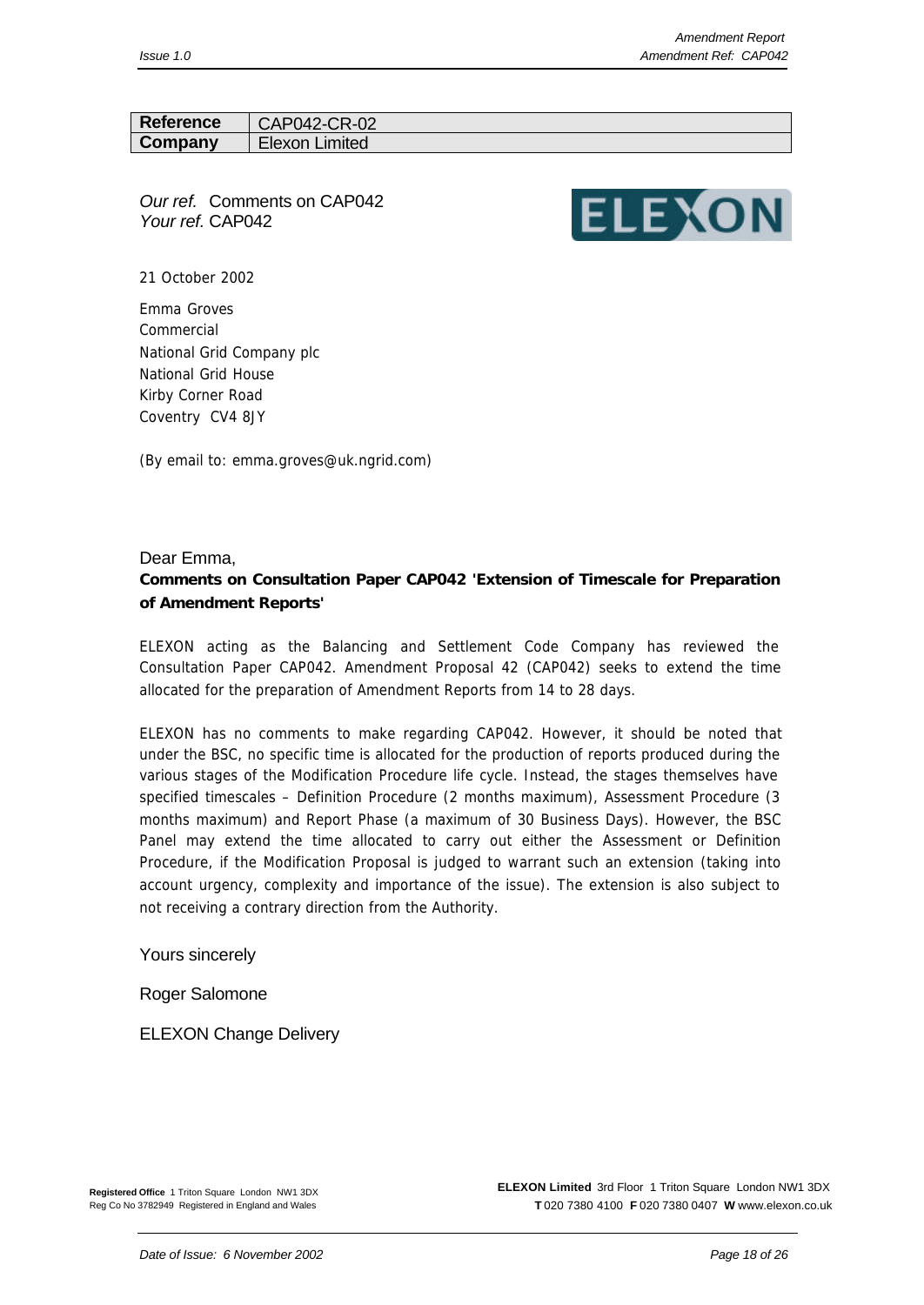| Reference            | CAP042-CR-03                       |                         |
|----------------------|------------------------------------|-------------------------|
| Company              | <b>British Gas Trading Limited</b> |                         |
|                      |                                    |                         |
|                      |                                    |                         |
|                      |                                    |                         |
|                      |                                    |                         |
|                      |                                    | <b>British Gas</b>      |
|                      |                                    | energy management group |
| hal Grid company plc |                                    | <b>Charter Court</b>    |
| al arid House        |                                    | 50 Windsor Road         |

National National grid House Kirby Corner Road **Coventry** CV4 8JY

For the Attention of Ms E Groves ommercial

Tel. (01753) 758051 Fax (01753) 758368

**Slough Berkshire SL1 2HA**

Our Ref. G:cusc/42 Your Ref. 06 November 2002

Dear Emma,

## **Re: CAP042 – Extension of timescale for preparation of Amendment Reports**

Thank you for the opportunity to comment on the above referenced Amendment Proposal (AP). British Gas Trading and the other Centrica Group CUSC signatories do not support this proposal. We do not believe that this AP would improve the efficiency or effectiveness of the CUSC. In our opinion, the timetable for progressing an AP is already too long. As such any automatic extension to the timeframes cannot be supported. We would also note that to date we are not aware that NGC have failed to meet any of the required timetables.

However, we recognise that in some circumstances, ie. when Alternative APs may be proposed during the Consultation phase, the time allowed for drafting the Final Report may be tight. Conversely, we believe that in most situations the time allowed for developing the initial Consultation document and for parties to respond is greater than that needed. We therefore support the principle of a review of the overall timescales for the Amendment process. We therefore recommend the following:

- a) NGC use their discretion to publish and produce documentation as soon as possible rather than the latest date allowed.
- b) That the Panel considers the appropriate timescales needed for each AP when agreeing its way forward, ie. development, consultation etc.
- c) That the standard timescales be revisited. To address some of NGC's current concerns we suggest as an alternative that the standard period for consultation be reduced by 5 Business Days and the total period for preparation and submission of the Final report to Ofgem be extended by 5 Business Days (maintaining the current overall periods).

We trust that you find our comments useful. Should you wish to discuss any element further please do not hesitate to contact me.

Yours sincerely,

Simon Goldring Transportation Manager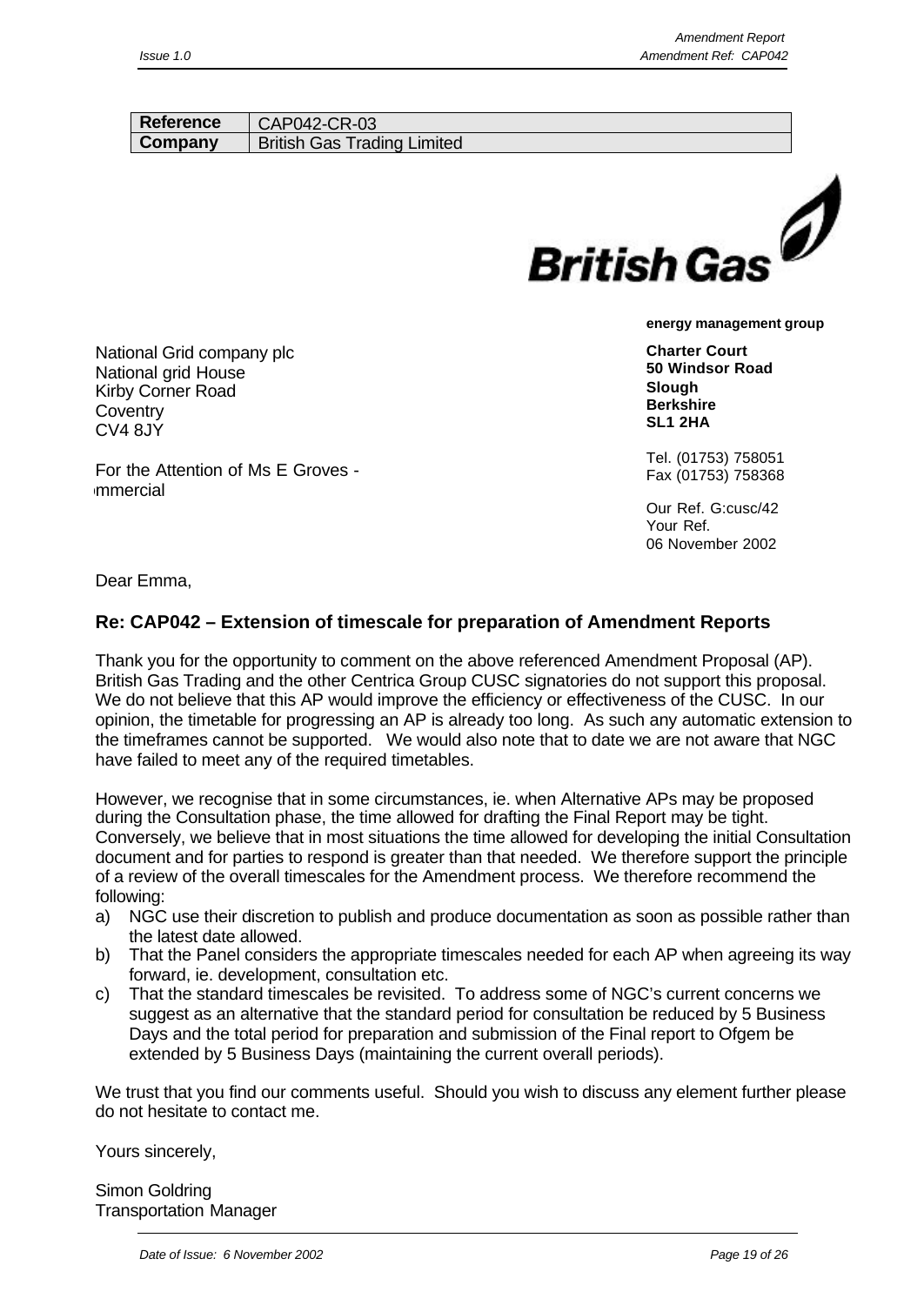| Reference | CAP042-CR-04              |
|-----------|---------------------------|
| Company   | <b>British Energy plc</b> |



23rd October 2002

Emma Groves Commercial Development The National Grid Company plc Kirby Corner Road **COVENTRY** CV4 8JY Dear Emma,

#### **CUSC Consultation Document CAP042: Extension of timescale for preparation of Amendment Reports**

Thank you for the opportunity to review the above CUSC Amendment Proposal (CAP).

We would advise that whilst we both sympathise and support the principle of the solution provided by NGC in the CAP, we do not believe that the text provided represents the optimum solution and therefore do not support the CAP as presented.

Notwithstanding our further process comments below, attached as Annex 1 is a proposed Alternative Amendment, which replicates the intent of the CAP042 solution proposed by NGC. This Alternative will provide additional flexibility in the timescales allowed for the preparation of the Amendment Report such that an actual extension of the timescale from 14 days to 28 days may not necessarily be applied and indeed the timescale could reduce to less than the currently prescribed 14 days too. We believe that our proposed subtle change to the wording better facilitates achievement of the Applicable CUSC Objectives of both the existing CUSC and the original CUSC Amendment Proposal in relation to the efficient discharge of the licensee's obligations.

In conjunction with this CAP response, we would also draw your attention to the wider amendment processes. In the final section of our note relating to "One Year of CUSC" originally tabled at the August CUSC Amendment Panel meeting we raised the question whether a review "to look at the workings of the Panel, the processes, interfaces etc" was under consideration. The nature of this CAP is a timely reinforcement that such a review is necessary to ensure that the CUSC amendment processes are working efficiently. We understand that, as a consequence of this CAP, the Amendment Panel have requested NGC provide a breakdown of the processes and timescales of all amendments processed to date compared with the timescales permitted in the CUSC. This is to be welcomed as a starting point. However until a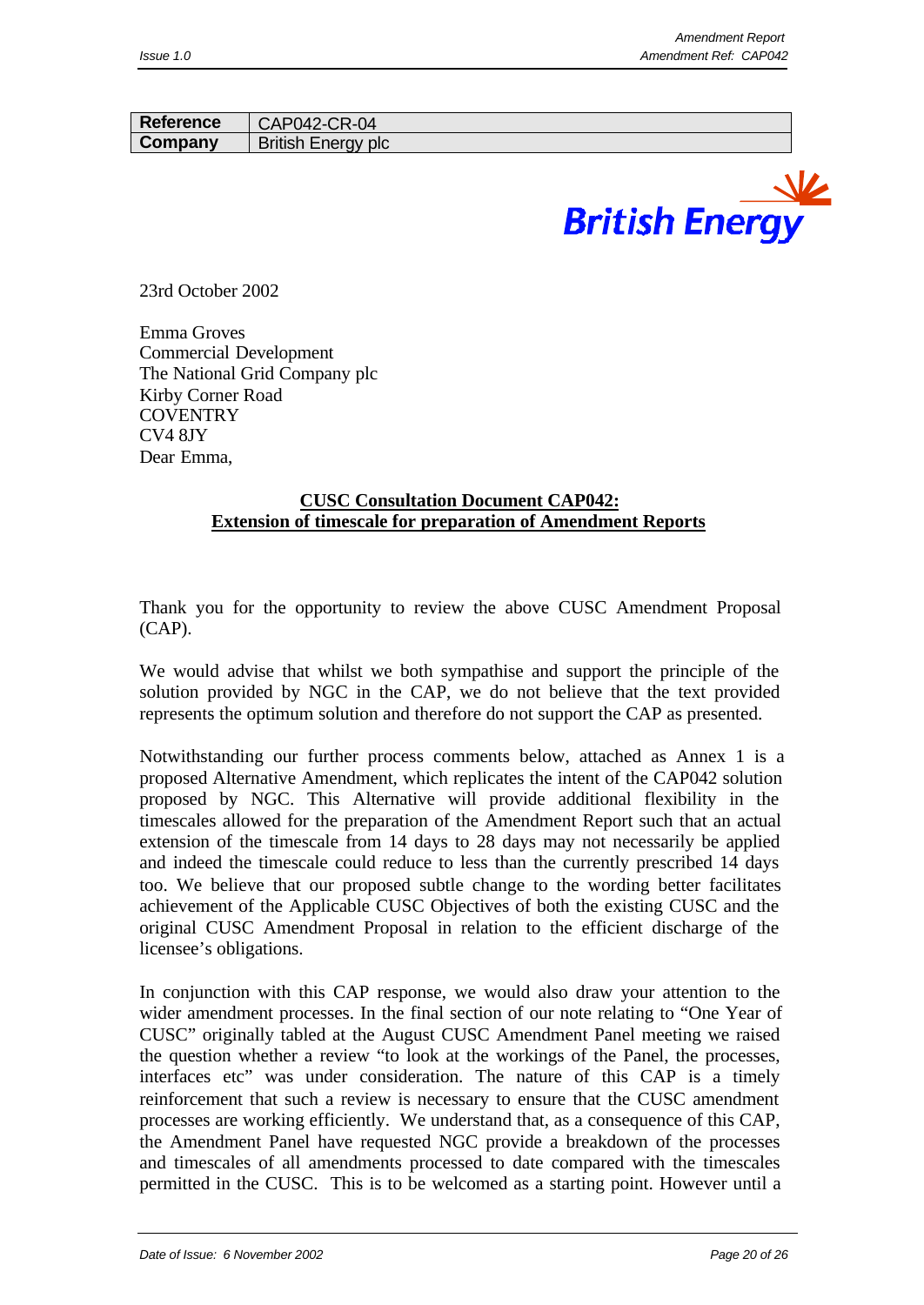fuller review has been undertaken, and conclusions reached and considered, there is a danger that CAPs such as this one actually treat the 'effect' rather than the 'cause'.

We note NGC's statement in section 3.2 of the Consultation Document that the 14 day timescale for the production of Amendments Reports to the Authority is 'frequently insufficient' to discharge their obligations but endorse NGC's comment that the integral 5 Business Days for industry review 'will still apply' (3.3).

We also share the view that extending 'already lengthy timescales for consideration of Amendment Proposals' is of concern. In relation to the overall CUSC Amendment Procedures we are minded not to support any proposal which extends these process timescales. We therefore believe that in addition to the NGC review for the Panel of the constituent process timescales of CAPs to date, that the Panel should consider instigating a wider review of the Amendment Procedures and provide appropriate recommendations for efficiency improvements for consideration by CUSC Parties.

If you have any queries associated with this response, please do not hesitate to contact me to discuss further

Yours faithfully,

Steve Phillips

Senior Trading Consultant Market Development Power & Energy Trading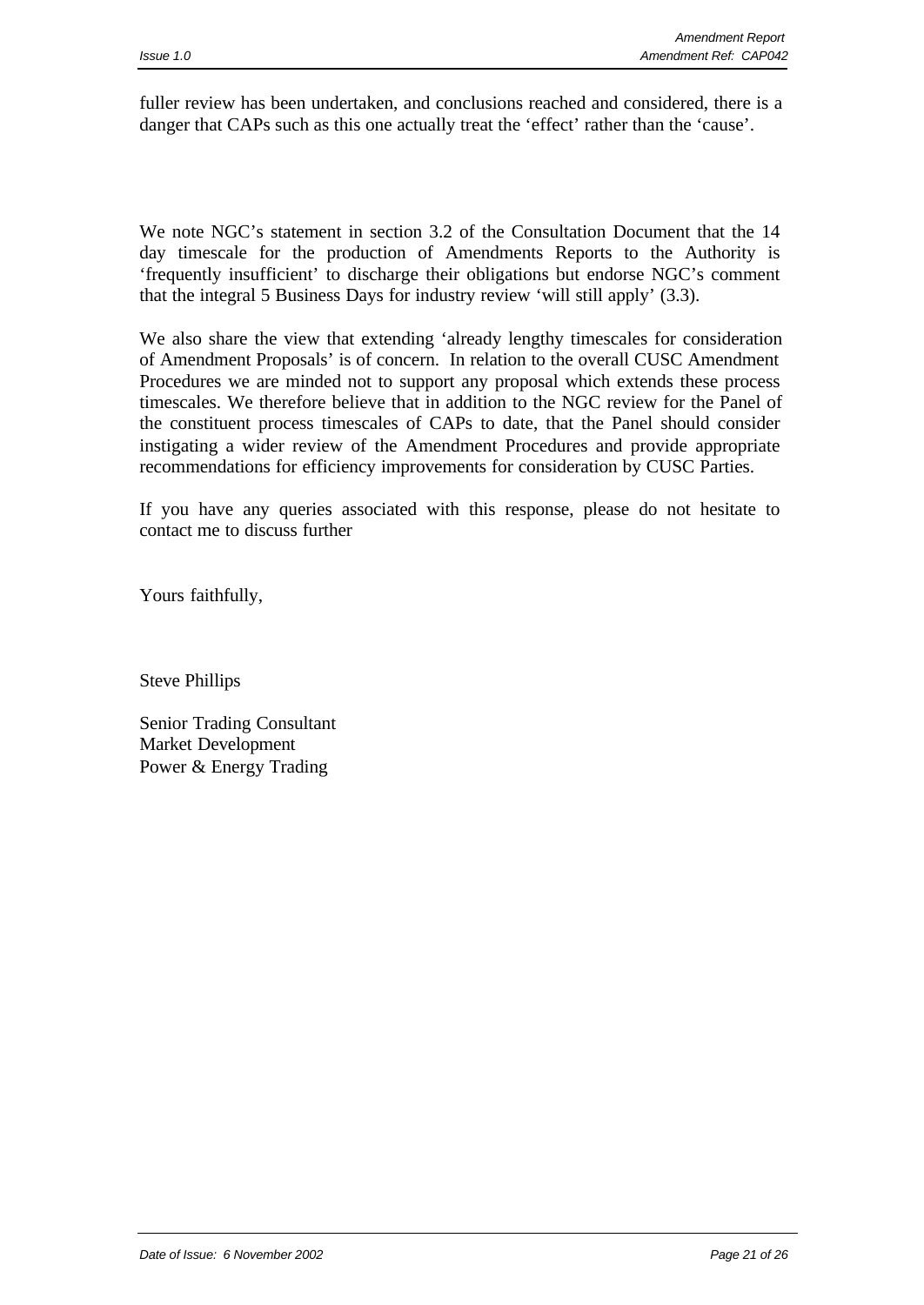#### **Annex 1: Alternative Amendment**

## **Proposed Draft Text To Modify CUSC**

#### 8.16.4

(e) Without prejudice to Paragraph (d) above, the timetable under (b) above shall be set such that it is no longer than three months, that under (c) above such that it is no longer than two months for the consultation and *no longer than 28* days for preparation of the **Amendment Repor**t, unless in any case the particular circumstances of the **Amendment Proposal** (taking due account of its complexity, importance and urgency) justify an extension of such timetable, and provided the **Authority** does not object, taking into account all those issues.

#### Notes:

- 1. The Alternative replaces the NGC version of " another 28 days" with "no longer than 28 days" to give both effect to NGC's request for a potential extension by providing a cap of a maximum of 28 days and which is also consistent with NGC's consultation document statement in 3.3 that it "may not always be necessary to use the extended 28 day timescale"
- 2. Providing the 'no longer than' condition would also facilitate potential efficiency improvements to reduce the Amendment Report production to less than the present "another 14 days"
- 3. We acknowledge too that the facility to seek Ofgem's approval for an extension is probably mitigated by increasing the maximum timescale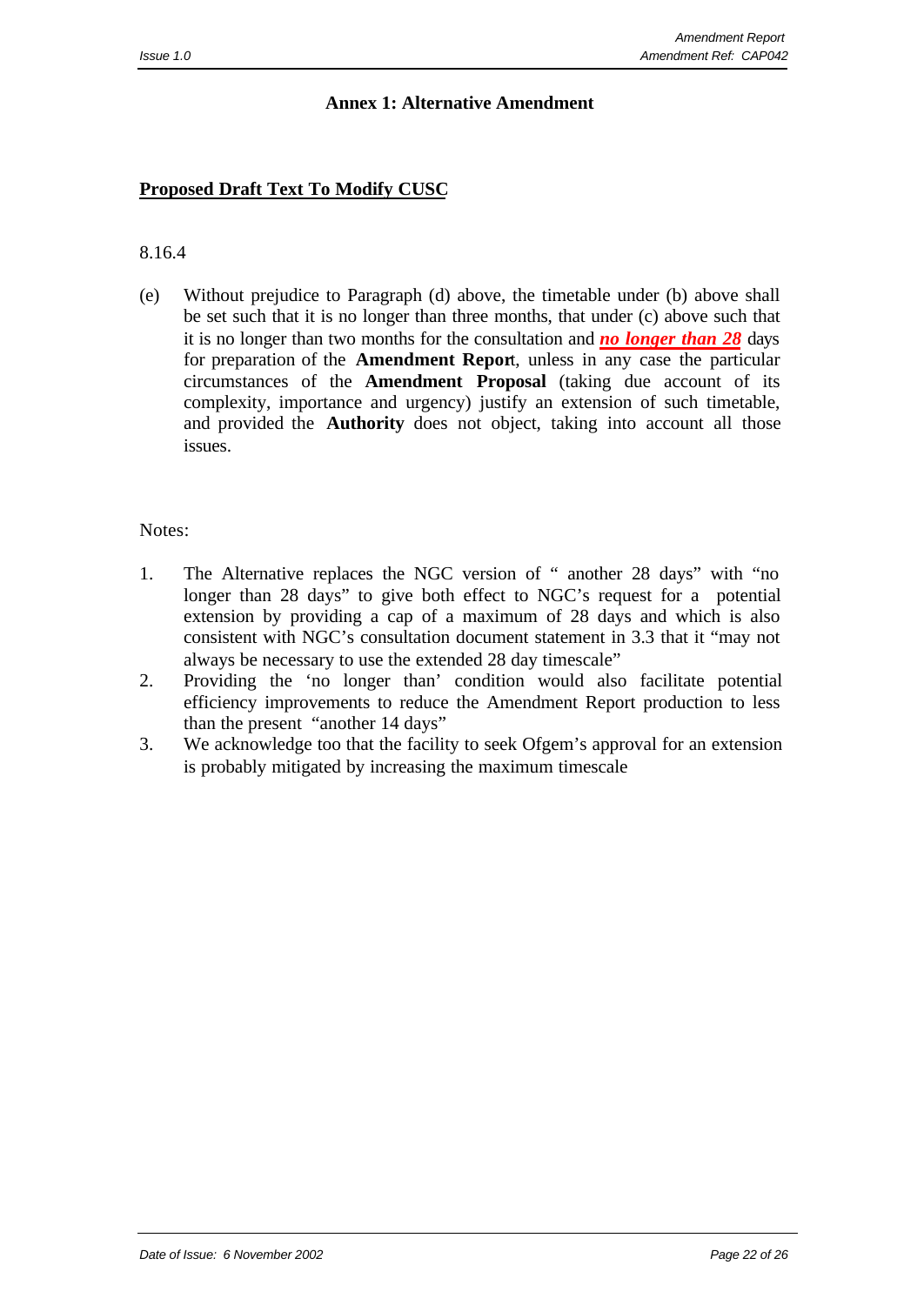| <b>Reference</b> | $CAP042-CR-05$                      |
|------------------|-------------------------------------|
| Company          | <b>London Electricity Group plc</b> |

**From: Cecil Dick [Dick.Cecil@le-group.co.uk] Sent:** 24 October 2002 09:00 **To:** Groves, Emma **Subject:** FW: CAP042 consultation response

-----Original Message-----

| <b>IFrom:</b> | <b>Cecil Dick</b>            |
|---------------|------------------------------|
| lSent:        | 23 October 2002 18:07        |
| 'To:          | 'emma.groves@uk.ngrid.uk'    |
| Subject:      | CAP042 consultation response |

Consultation Response -CAP042 Extension of Report Timescales

This response from London Electricity Group is on behalf of all the groups CUSC Parties.

We are in favour of CAP042. We consider the CUSC Objectives would be better met with the addition of CAP042 as it will lead to greater efficiency by permitting a realistic time to produce accurate reports.

Dick Cecil London Electricity Group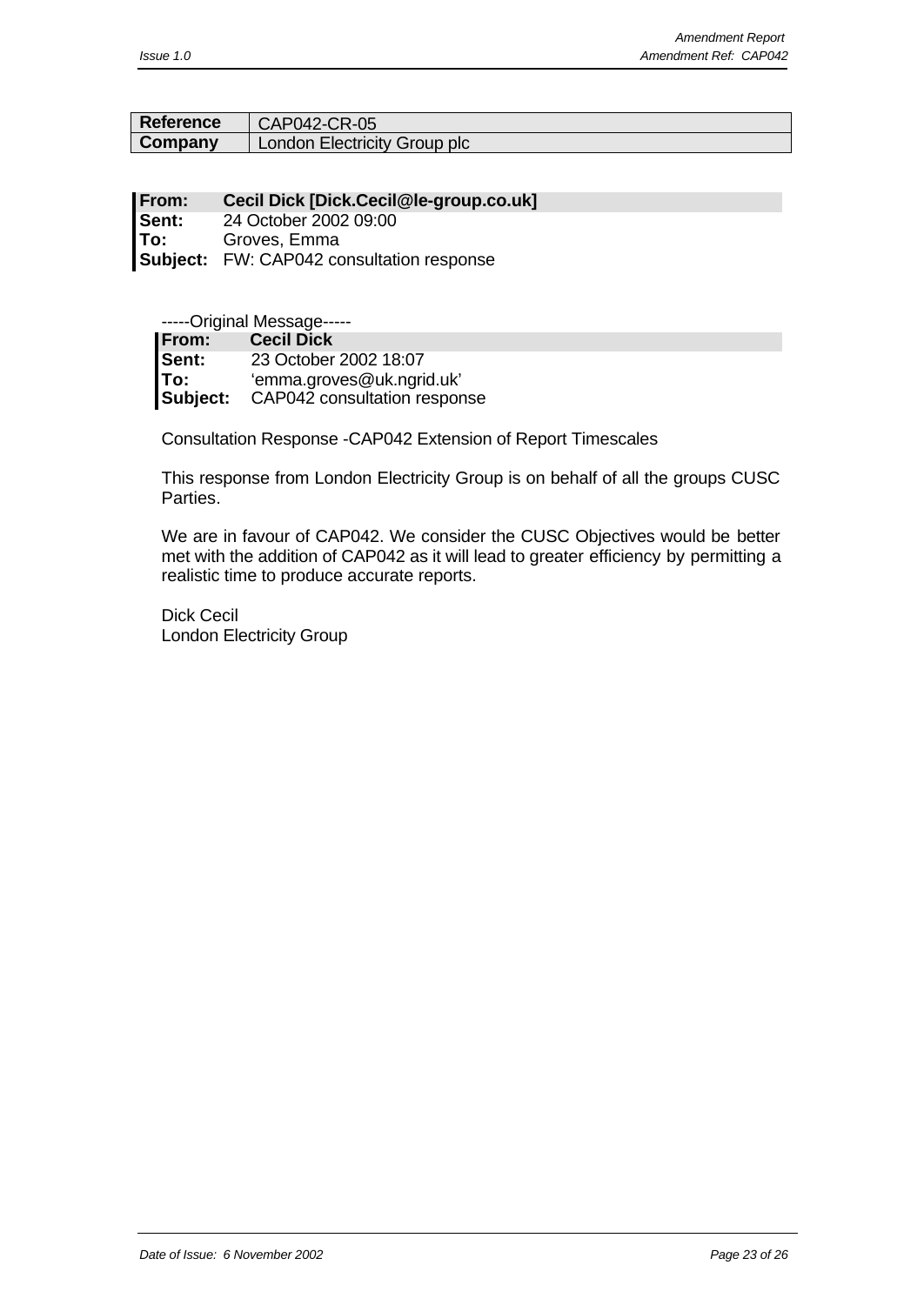| <b>Reference</b> | CAP042-CR-06    |
|------------------|-----------------|
| Company          | Powergen UK plc |

Jane Butterfield Strategy and Regulation



Emma Groves Commercial Development National Grid Company plc National Grid House Kirby Corner Road **Coventry** CV4 8JY

24th October 2002 Reference

Dear Emma

#### **Powergen Response to CAP042 "Extension of timescale for preparation of Amendment Reports"**

Powergen UK plc ('Powergen') apologises for submitting our response a day late but we hope you can take our response on the above modification proposal into consideration. Powergen provides this response on behalf of itself and the following Parties: Powergen Retail Ltd, Diamond Power Generation Limited and Cottam Development Centre Limited.

We support this proposal and agree it facilitates the applicable CUSC objectives by assisting National Grid in their administration of the CUSC. However, we believe it needs to be made explicit that this is the maximum timescale required and that Amendment Reports may still be circulated to a much shorter timescale.

Please contact me on 024 7642 4414 should you wish to discuss further.

Yours Sincerely,

ineputerneed

**Jane Butterfield** Energy Trading Powergen

Powergen UK plc Westwood Way Westwood Business Park Coventry CV4 8LG

T +44 (0) 24 7642 4000 F +44 (0) 24 7642 5432 www.powergenplc.com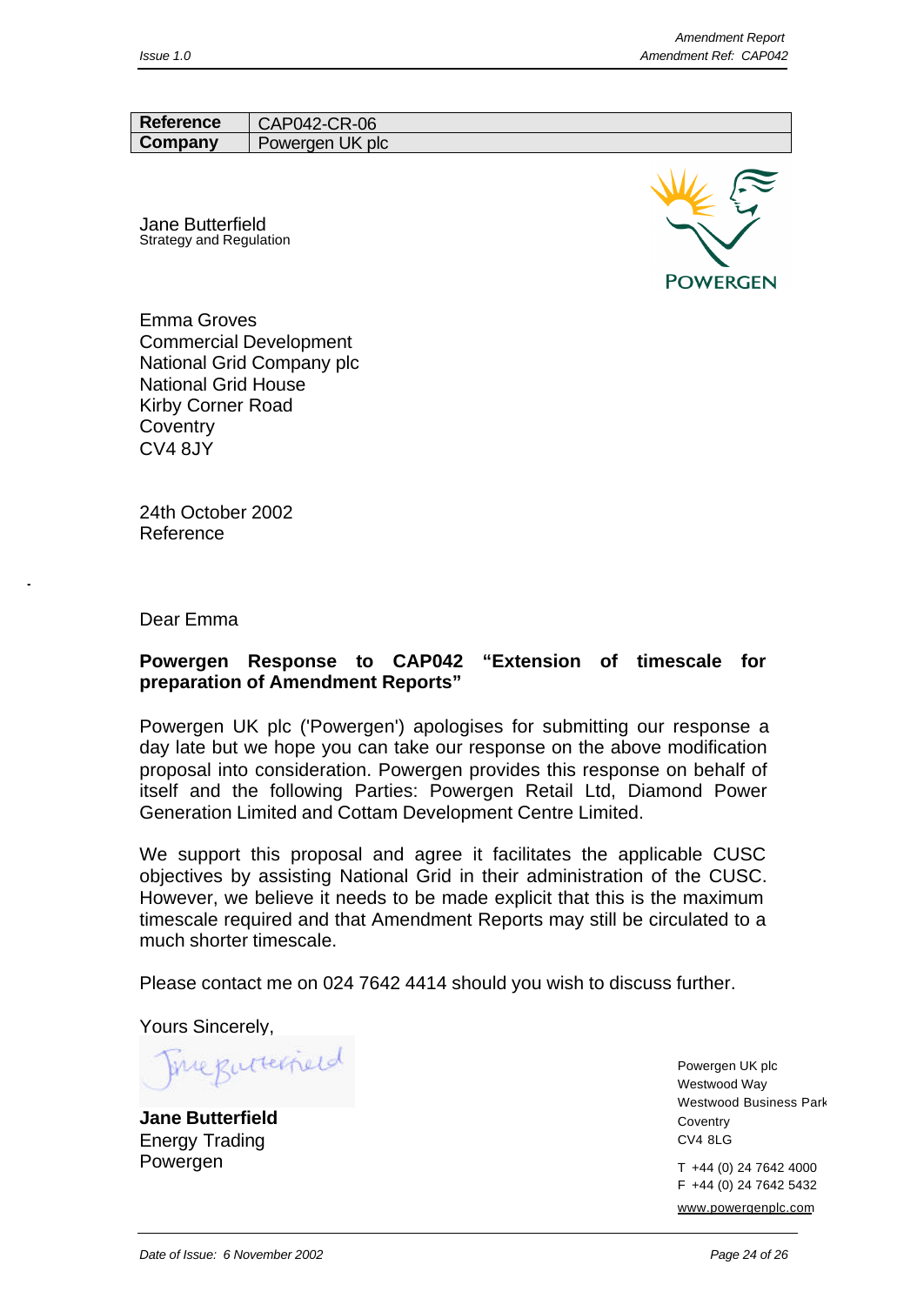## **ANNEX 4 – COPIES OF COMMENTS RECEIVED ON THE DRAFT AMENDMENT REPORT**

This Annex includes copies of any representations received following circulation of the Draft Amendment Report (circulated on 29 October 2002, requesting comments by close of business on 5 November 2002).

Representations were received from the following parties:

| No. | Company                                                                   | <b>File Number</b> |
|-----|---------------------------------------------------------------------------|--------------------|
|     | Scottish Power Generation Ltd & ScottishPower Energy<br><b>Retail Ltd</b> | CAP042-AR-01       |